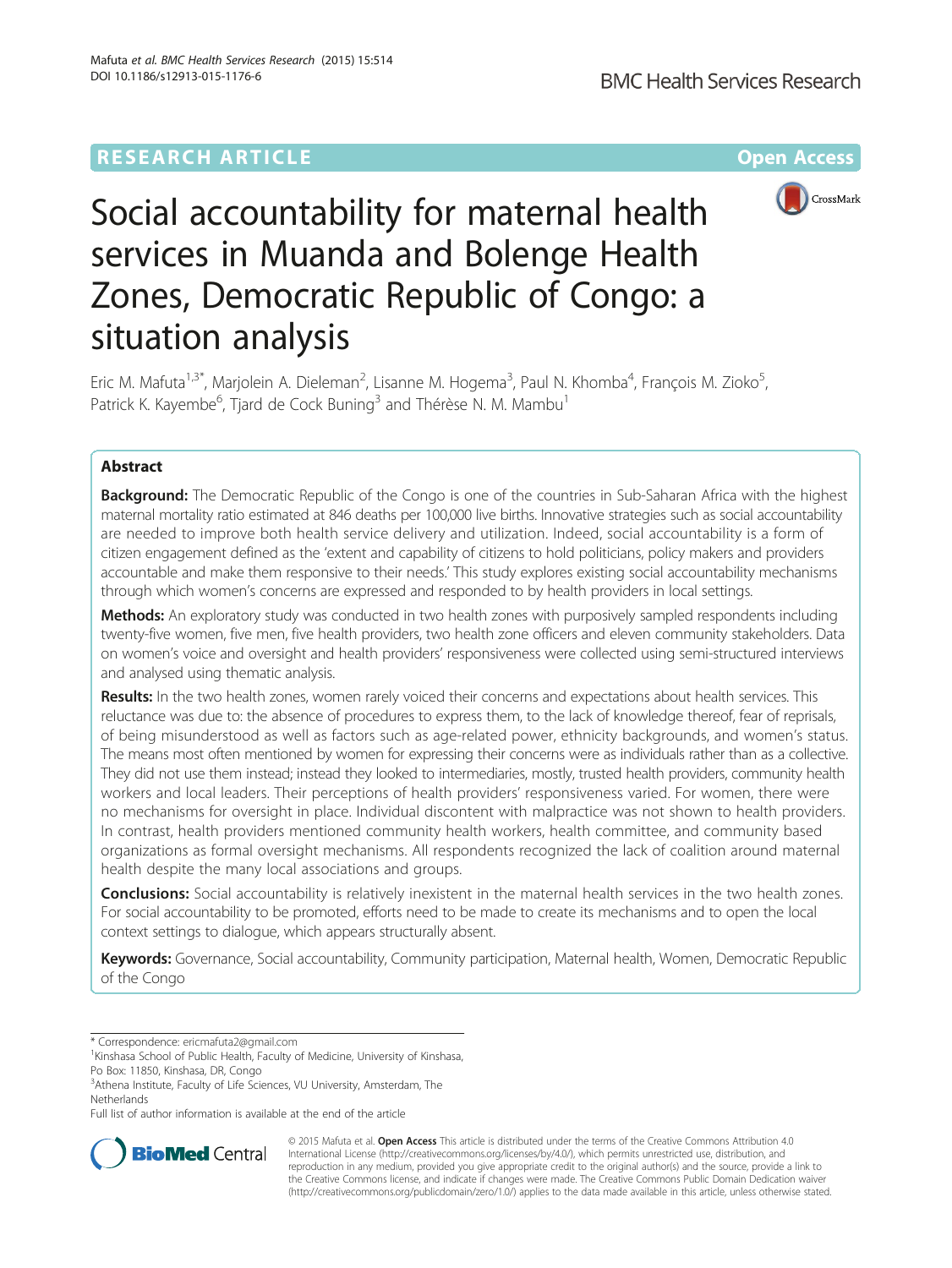#### Background

Maternal mortality remains a major health issue in developing countries such as the Democratic Republic of the Congo (DRC) [\[1](#page-14-0)]. A recent survey estimated the maternal mortality ratio at 846 deaths per 100,000 live births [\[2](#page-14-0)], indicating that the DRC has not reached the MDG 5's target [\[2](#page-14-0), [3\]](#page-14-0). Interventions to reduce maternal morbidity and mortality emphasize the health service utilization through facility-based childbirth and skilled attendance at birth with timely referral for emergency obstetric care if complications occur [[4, 5\]](#page-14-0).

Skilled providers, appropriate equipment and services are important but there is no guarantee for responsive services. Service quality as perceived by its patients can improve the health service utilization by changing the behaviour of healthcare providers towards their patients and by improving their responsiveness to needs and expectations of patients [\[6](#page-15-0)–[9](#page-15-0)]. One way of assessing and improving the behaviour of providers towards patients is through the use of social accountability mechanisms [[10](#page-15-0), [11](#page-15-0)].

Social accountability is defined as, 'accountability that relies on civic engagement, i.e. in which citizens and/or civil society organizations participate directly or indirectly in exerting accountability' [[12](#page-15-0)] and holding politicians, policy makers and service providers responsible for their performance [\[13](#page-15-0)–[15\]](#page-15-0). Functioning social accountability mechanisms should result in responsive services, defined as changes made to the service on the basis of ideas or concerns raised by users [[16](#page-15-0), [17\]](#page-15-0). Responsiveness also corresponds to the capacity of the service to limit abusive behaviour or inappropriate treatment by providers as well as to mitigate the fears and the shame which are associated with problems [\[13](#page-15-0)]. In the health sector, a responsive health service favours health by impacting the choice of persons and encouraging the use of health care by the population [[18](#page-15-0)]. It is argued that, under certain conditions, social accountability mechanisms can trigger the responsiveness of health service providers and policymakers. Increased responsiveness is ultimately expected to result in a stronger health, such as an increase in user satisfaction or service utilization, or a decrease in the prevalence of disease, in our case maternal mortality.

Some examples of successful community participation projects with accountability mechanisms come from rural Nepal and rural Cambodia, where respectively Manandhar et al. (2004) and Skinner and Rathavy (2009) showed that when the citizens, are empowered to express their views and discuss the quality of health facility performance, when their views are taken into account in the decision making process, that could contribute to change, i.e. maternal health services could be adapted to their needs and might contribute better to the reduction of maternal mortality [\[19](#page-15-0), [20\]](#page-15-0). In Nepal, for example, at the end of the project, the maternal mortality ratio was about 80 % lower within the intervention areas compared to the controls clusters [\[19](#page-15-0)]. Involving citizens could be an important strategy to improve the relationship between providers and clients particularly in fragile states, which are characterized by weak government systems and poor health indicators [[16\]](#page-15-0). To date, we have not identified studies exploring social accountability for maternal health services performance and responsiveness in the DRC.

This paper presents some of the perceived realities of the current situation regarding social accountability in maternal health services in one health zone in the province of Bas-Congo and one health zone in the province of Equateur in the DRC.

#### **Methods**

#### Research question and conceptual framework

We aimed at answering the following question: What mechanisms and experiences exist regarding social accountability in maternal health services in Bas-Congo and Equateur?

In order to answer this question, we implemented an exploratory study in two Health Zones using the conceptual framework of social accountability proposed by Lodenstein et al. [\[21\]](#page-15-0), refer to Fig. [1](#page-2-0). This model distinguishes three elements in a social accountability mechanism:

- 1. Citizen engagement, includes individual participation and voice or collective expression of one's expectations and concerns without formal ways of enforcement;
- 2. Citizen oversight, which includes involving citizens in collective monitoring and evaluation of health services and the performance of health service providers, sanctioning when the poor performance occurs and rewarding when the performance is perceived as of quality;
- 3. Both might result in a higher degree of responsive health services, thus contributing to improve health.

Social accountability mechanisms, responsive behaviour, and their consequences are influenced by contextual factors, such as societal values, gender relations, levels of political stability and health system characteristics. In the current paper, we explore only elements of social accountability mechanisms without taking into account contextual factors.

#### Study setting

The DRC is divided into 516 Health Zones (HZs), and each health zone has 10–20 health areas. Each health area consists of several villages and is serviced by a health centre. A functioning health centre is a health facility that provides an essential healthcare package comprising of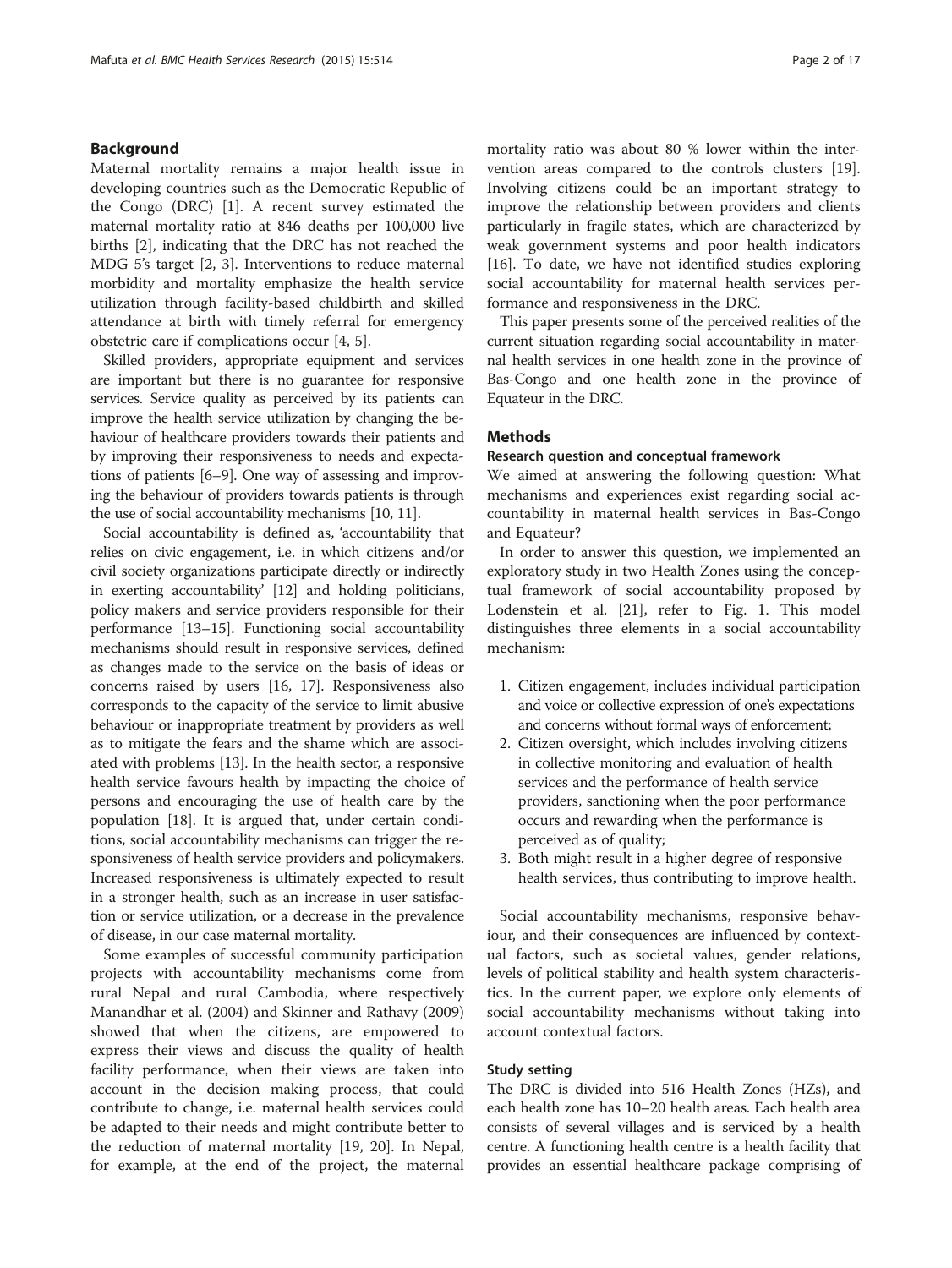<span id="page-2-0"></span>

among other activities, under five years' growth and development screening and maternal health care to approximately 5,000 people in rural settings and to 15,000 in urban settings [\[22](#page-15-0)]. Health centres normally charge user fees. Each health centre should have a health committee that is in charge of managing health centre resources, planning and monitoring activities of the centre, identifying population's health needs, and organizing communitybased health activities by community health workers. The health committee consists of about 10 members and includes health providers, representatives of community health workers, and elected community leaders [[22](#page-15-0), [23](#page-15-0)]. Every month, Community Health Workers (CHWs), who are in principle in charge of visiting 15–25 households in a village, submit a report to their representatives at the health committee. The latter then present a summary at the health committee meeting and receive from health providers a report on the health centre's performance. A functioning health committee carries out its planned activities, meets monthly to discuss community health issues and reports them to the Health Zone management team [[24](#page-15-0)].

It is within two of these health zones that the study was carried out: Muanda and Bolenge. They were selected on the basis of the following criteria: a rural zone, in which an organization implements (or intends to implement) an intervention with a social accountability component and that would be interested in having research-action added to their programme. Muanda HZ is situated in Bas Congo, one of the richest provinces of the DRC, at the crossroads of trading routes between Angola, Congo Brazzaville and the DRC [\[25](#page-15-0)]. Since 2008, it has benefited from a performance based financing (PBF) project aimed at improving health services supported by Cordaid, an international NGO. Bolenge HZ is situated in Equateur, one of the poorest provinces in the DRC [\[26\]](#page-15-0). Bolenge benefits from a community-

based health insurance scheme supported by Medicus Mundi. All performance based financing and community based health insurance scheme have a social accountability component. Table [1](#page-3-0) provides an overview of these health zones. In each health zone, the main selection criterion for one health area to be purposively selected was for its functioning health centre and a functioning health committee.

#### Study population and sampling

Within the selected Health Areas, two different groups were included as respondents. The first group comprises of community members: women within the reproductive age (between 15 and 49), with a child or expecting a child or with a history of recent pregnancy complications, men and their mothers-in-law. For maximum variation purposes, three different age groups were established among women :  $\leq 19$  years; 20–35 years and >35 years according to risk for pregnancies related issues [\[27, 28\]](#page-15-0). In each health area at least three women in each age category, two men, and two mothers-in-law were included, until no new information emerged from interviews.

The second group consisted of health providers: the nurse in charge of the health centre and a regular nurse, responsible for the provision of maternal health services.

In addition, key informants were interviewed: the health zone chief officer (HZCO), the health project manager, the political administrative authority, a women association representative, health committee member, a community health worker and a traditional birth attendant. They were selected according to their influence in the community, and their understanding of women's needs.

#### Data collection and issues

Community members, health providers and key informants were interviewed between September and October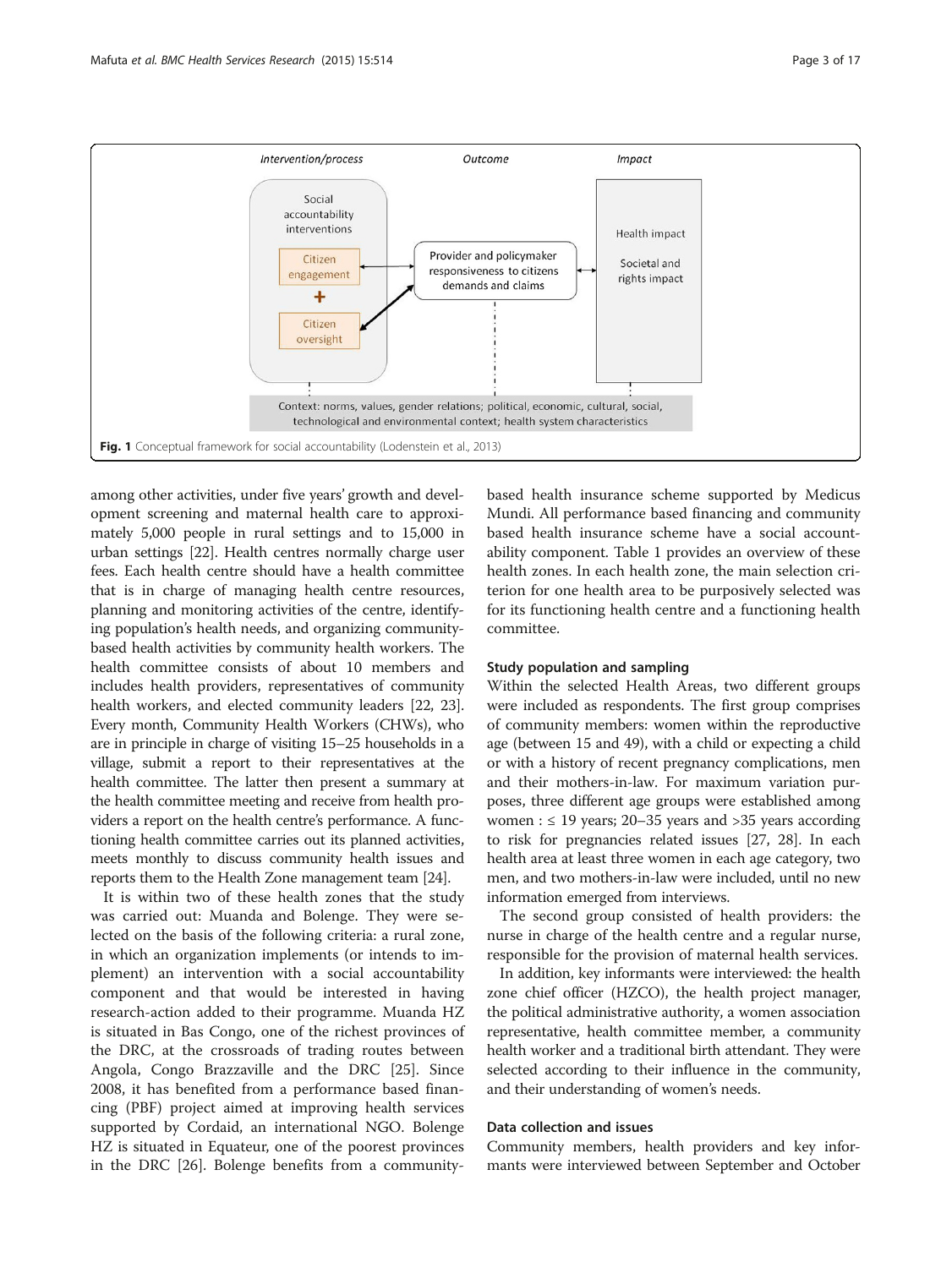| Indicators                                                  | Muanda              | Bolenge                        |
|-------------------------------------------------------------|---------------------|--------------------------------|
| Population                                                  | 137,178             | 79,648                         |
| Number of health centers                                    | 9                   | 15                             |
| Number of referral health facilities                        | $\overline{2}$      | $\overline{1}$                 |
| Health facility attendance rate (%)                         | 43.8                | 46.5                           |
| Antenatal health care attendance rate                       | 98.0                | 91.3                           |
| Proportion of pregnant women with more<br>4 visits and more | 46.2                | 40.2                           |
| Health providers' attendance at birth rate (%)              | 95.1                | 78.4                           |
| Main population occupations                                 | Agriculture         | Agriculture                    |
|                                                             | Fishery             | Fishery                        |
|                                                             | Small trade         | Small trade                    |
|                                                             | Oil Firm employment |                                |
| Population composition                                      | Bantu ethnic groups | Bantu ethnic groups<br>Pygmies |
| Existence of basic services                                 |                     |                                |
| Safe water supply                                           | Yes                 | No                             |
| Electric power supply                                       | Yes                 | No                             |

<span id="page-3-0"></span>Table 1 Essential contexts indicators of selected study health zones

2013 by means of individual in-depth semi-structured, audiotaped interviews with an interview guide on; the specific content areas based on the aim of the study, the current literature on social accountability and other topics addressing similar aspects. These areas were women's expectations, needs and concerns regarding maternal health services, as well as (in) formal ways to voice and express their concerns. Also explored was citizen oversight, identification of procedures in place for women to monitor and evaluate health providers' performance and to reward or sanction health providers. The researchers also explored the perceived health providers' responsiveness (refer to Additional file [1](#page-14-0)).

Community members were approached outside of their homes and invited to participate in this research. A community health worker was consulted to assist in identifying community members that could be invited and to whom interviews could be submitted. When their consent was provided, the interview took place in their homes. Health providers and most key informants were approached at their workplace. The interviews took place after work, once they agreed to participate and their consent was provided. Interviews consisted of approximately 45-min audio recordings were conducted in Lingala or in French. The field team consisted of three researchers; firstly an author, a research assistant from the Athena Institute/VU Amsterdam, and a research assistant from the University of Kinshasa, supervised by a senior researcher. The CHW who guided researchers did not participate in the interview and was excluded as a respondent. Interviews with women and mothers-in-law were conducted by female research assistants. On the

other hand, interviews with men, health providers and key informants were carried out by the first author. A debriefing session was held after each fieldwork day during which themes, impressions of the findings and procedures were discussed and documented in field notes.

#### Data processing and analysis

Interviews were transcribed verbatim in Lingala, translated into French and checked by two team members. Atlas-ti 6.1 software (ATLAS.ti GmbH, Berlin) was used to organize the qualitative data. Both inductive and deductive approaches of thematic content analysis were used. The analysis was performed in two main stages. During the first stage, each transcript was separately read, identifying themes that emerge based on the SA framework and research questions, but when a new theme emerged, it was included. At this stage, transcripts were read repeatedly so as to become familiar with the participants' stories and to identify themes in each of the separate interviews. These first impressions, thoughts and initial analysis were recorded. During the second stage, the researchers examined themes that had arisen in the initial analysis of each separate interview, seeking connections, similarities and differences. Four steps were taken to enhance the credibility of the study the research team received training in interview techniques, the interview guides were pre-tested and adapted accordingly and the interview guides were written in French, translated into local languages and translated back into French. The results and interpretations were critically discussed by the research team and with local health partners.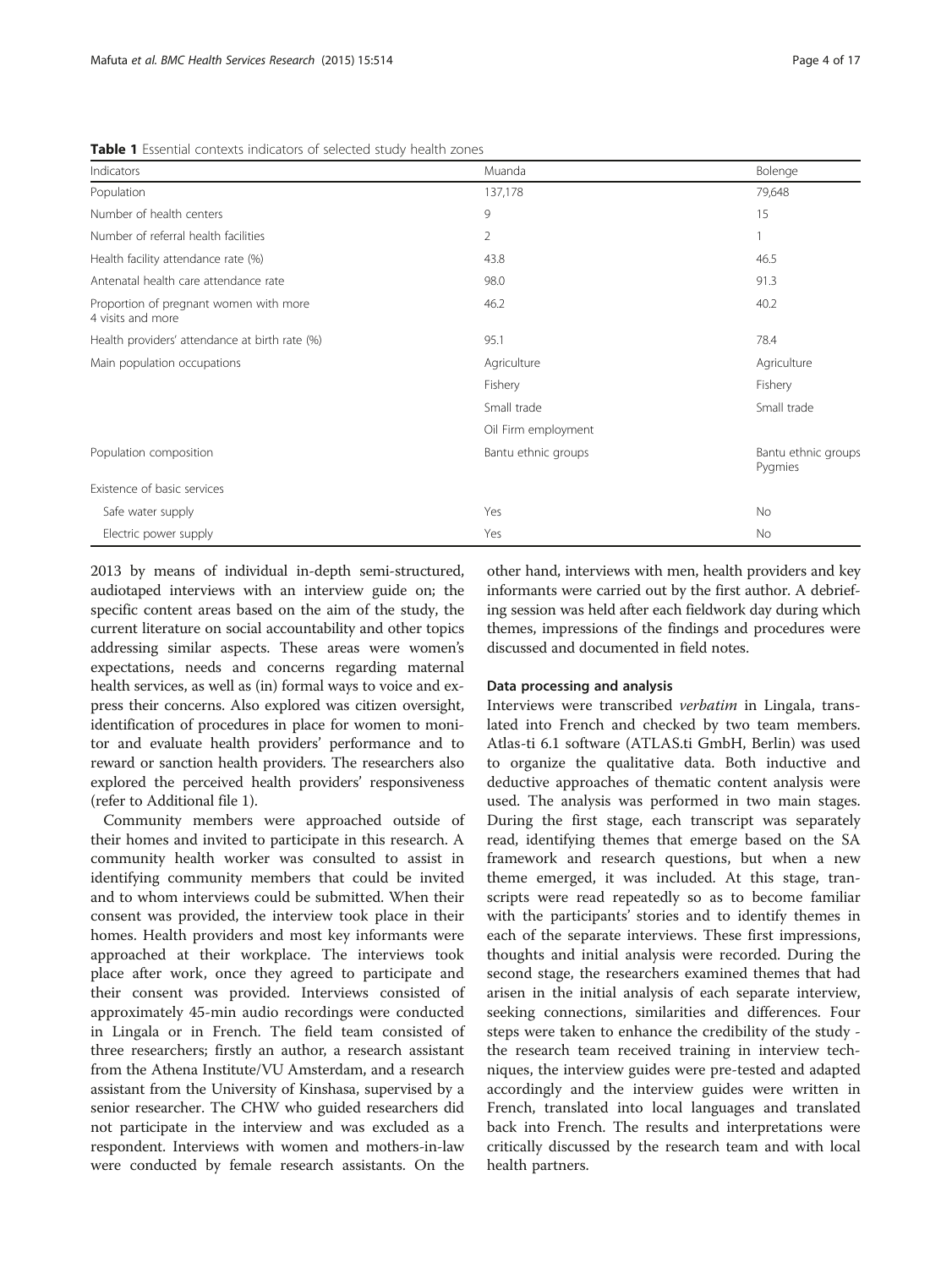#### Ethical considerations

The study was approved by the Institutional Review Board, Kinshasa School of Public Health and all research procedures were in accordance with the Helsinki Declaration. Most participants provided written consent, and four community members provided oral consent prior to interviews. To protect interviewees' anonymity, only category type and research site were used.

#### Results

The results' section commences with a description of the respondents; thereafter research results are presented on expectations, voice, oversight and perceived responsiveness.

#### Participants

In total, 48 interviews were conducted in the two selected areas, viz., 27 in Bolenge HZ, and 21 in Muanda HZ. Table 2 shows an overview of the participants who were interviewed. Since the focus is on maternal health, women in their reproductive period presented the largest group of respondents  $(n = 21)$ . Their ages ranged from 17–39 years (median: 27 years). The median number of children per woman was three offspring with ages ranging from two weeks to six years; most of them were from Bantu tribes except in Bolenge where some Pygmies reside. Women were mostly farmers, with a primary school education and lived with a partner. Four women had experienced complications during their pregnancy, and one had miscarried (Tables [3](#page-5-0) and [4](#page-5-0)).

Table 2 Respondents' categories

| Respondents categories          | Bolenge        | Muanda         | Total          |  |
|---------------------------------|----------------|----------------|----------------|--|
| Health providers                |                |                |                |  |
| Medical Health Officers         | 1              | 1              | $\mathfrak{D}$ |  |
| Head Nurses                     | 2              | 1              | 3              |  |
| Maternal health nurses          | 1              | 1              | $\mathfrak{D}$ |  |
| Community Key Informants        |                |                |                |  |
| Community association president | 1              | 0              | 1              |  |
| Women association presidents    | 1              | 1              | $\mathcal{P}$  |  |
| Health committee president      |                | 0              | 1              |  |
| Community health workers        |                | 1              | $\mathfrak{D}$ |  |
| Health Project managers         | 1              | 1              | $\mathfrak{D}$ |  |
| Local authority                 | $\mathfrak{D}$ | 1              | 3              |  |
| Community members               |                |                |                |  |
| Men                             | $\mathfrak{D}$ | 3              | 5              |  |
| Women                           | 11             | 9              | 20             |  |
| Mother in law                   | 3              | $\mathfrak{D}$ | 5              |  |
| Total                           | 27             | 21             | 48             |  |

Women's concerns and complaints regarding health services The term 'voice' comprises of five aspects in English: speaking up with respect to needs, expectations and concerns regarding healthcare facilities. It also comprises of complaints about healthcare services. In Lingala these different aspects of the word 'voice' are translated by the word *posa*, which literally means 'concerns.' In the text, the word 'concern' is used, and therefore, also refers to expectations and needs. However, to what extent these are actually voiced, in the sense of speaking out, will be reported in the section entitled 'women's voice.'

As a matter of fact, the researchers dealt with women's concerns and complaints regarding maternal health services. At both sites, most women sounded positive about the health care provided, they did not complain about it and were unsure on what to ask. Most women perceived healthcare providers (HPs) as professionals who have the required skills to cure/help them. They believed that they had less knowledge than HPs because they considered themselves laypersons unable to judge how healthcare should be provided. They were unsure on how to converse and make their concerns known to HPs, as portrayed in the following quotation:

"When I have a problem related to my health or my pregnancy, I go to the HP and tell him all I noticed and felt. He will provide me with healthcare. I don't see another way to proceed. I follow only what the nurse tells me to do. What he says is good for my health. It is up to him to direct my healthcare process." (Woman, Bolenge)

Few women have raised concerns, and this holds true at both sites. Women expected that the local health centre would be extended in the future, with additional rooms for maternal healthcare even an operating theatre, that equipment such as laboratories and ultrasound devices would be added, that medicines would be made more readily available preferably free of charge, as well as an ambulance to transfer women to the referral hospital. They wanted to have a physician as chief of staff at the health centre. The above mentioned expectations were raised mainly by women who had attended health facilities other than the local health centre, or who had heard about other facilities from other persons' experiences, or who had a history of recent pregnancy complications.

During the interviews, few women in both communities mentioned maternal health services or HPs. Only one woman, belonging to  $\leq 19$  years group, mentioned poor treatment during delivery. This is in contradiction with key informants who claimed to have heard about many experiences involving inappropriate behaviour and poor treatment in health services but acknowledged that women often did not report these.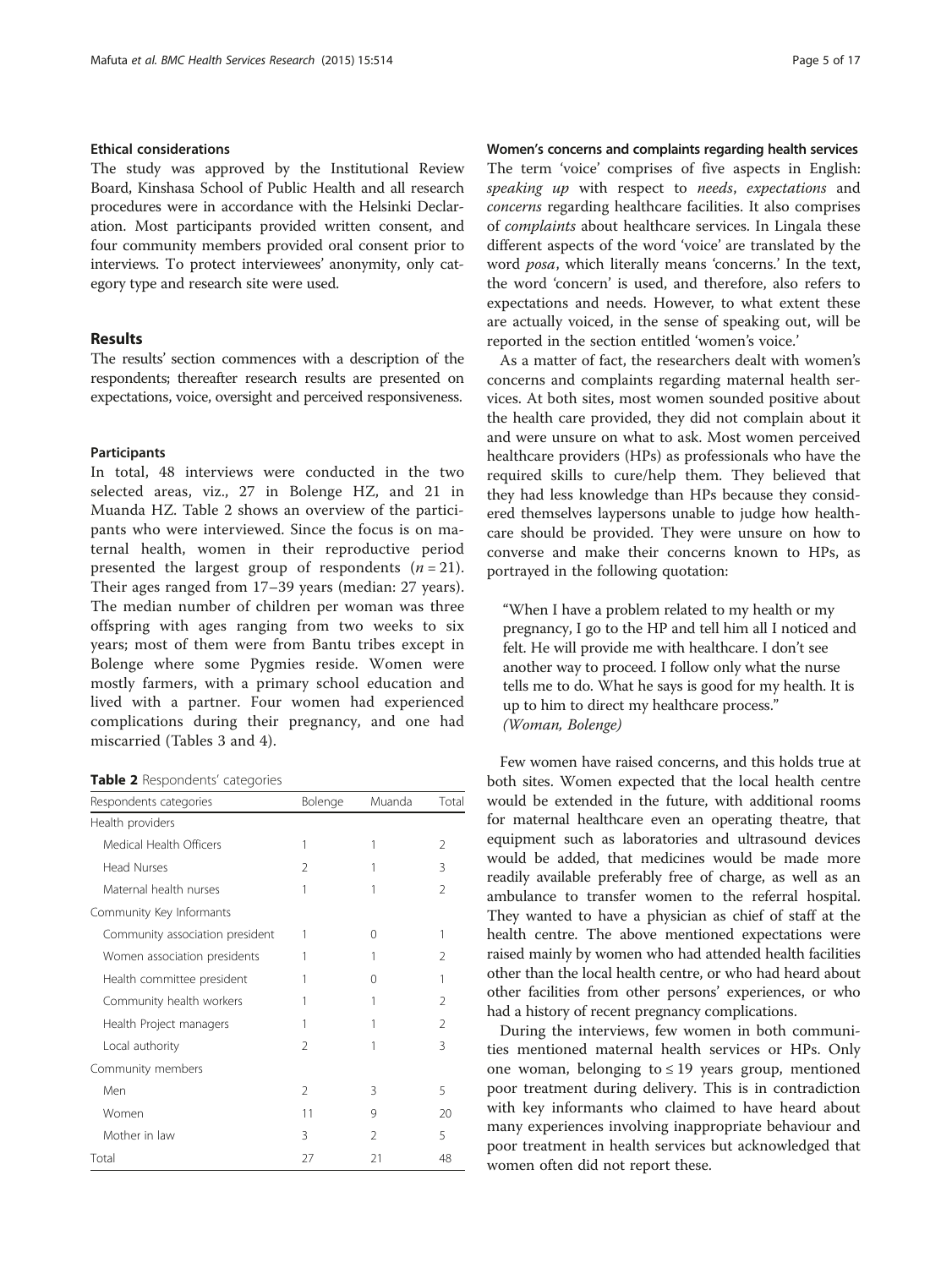| Muanda – Women (Age range 17–39) |     |                    |                  |            |                      |                               |
|----------------------------------|-----|--------------------|------------------|------------|----------------------|-------------------------------|
| Interviewee                      | Age | Number of children | Last child's age | <b>ANC</b> | Occupation           | Birthing place                |
| 001                              | 28  |                    | 2 months         | Yes        | Hair styler          | Muanda city HC                |
| 002                              | 39  | 6                  | 4 months         | Yes        | Saleswoman/nurse     | Muanda GRH                    |
| 003                              | 18  |                    | 2 weeks          | Yes        | Student              | Hygiene HC                    |
| 004                              | 23  |                    | 1 month ½        | Yes        | Housewife/Farmer     | Nsiamfumu HC                  |
| 005                              | 27  | 3                  | 5 years          | Yes        | Housewife/saleswoman | Muanda GRH (a)                |
| 006                              | 33  | 6                  | 2 months         | Yes        | Housewife / Teacher  | Muanda GRH (a)                |
| 007                              | 28  | 4                  | 1 months 1/2     | Yes        | Saleswoman           | Nsiamfumu HC                  |
| 008                              | 17  | 0                  |                  | Yes        | Student              | Pregnant $($ <sup>a</sup> $)$ |
| 009                              | 17  | 0                  |                  | Yes        | Student              | Pregnant $($ <sup>a</sup> $)$ |

<span id="page-5-0"></span>Table 3 Women characteristics (Muanda)

(<sup>a</sup>) History of complications HC: Health centre GRH: General Referral Hospital ANC: Antenatal care

#### Women's voice

Regarding concerns or complaints about health services, women need to find ways to communicate these to HPs. In this study, it appeared that women did not express their concerns/complaints to HPs. None of the women interviewed reported having heard about a woman bringing forward her concerns/complaints on her own.

However, it became obvious that when they had concerns/complaints about health services, women often looked for support from their immediate family members especially their husbands, their mothers, and their mothersin-law. The majority of key informants confirmed that hardly any woman would express concerns and complaints.

#### Reported reasons for women not to express concerns and complaints

The researchers explored the reason(s) why this occurred. Apart from the fact that women believed that they were laypersons and therefore unable to judge how

|  |  | Table 4 Women's characteristics (Bolenge) |  |
|--|--|-------------------------------------------|--|
|--|--|-------------------------------------------|--|

health care should be provided, respondents mentioned fear of reprisals as the main reason. Nine respondents from Bolenge and three from Muanda indicated that women also feared that if they expressed their concerns to HPs, the attitude of the latter would change and therefore they may risk poor treatment as illustrated by the following quote:

"Health providers are complicated, if you have a problem with them. They can get angry and abuse you." (Woman, Muanda).

The majority of respondents at both sites mentioned that there was no formal system in place at the local health centres, or a representative of the population who could present complaints or concerns to HPs. Consequently, women failed to report because they were uncertain on how to voice their concerns, without a risk of reprisal.

| Bolenge – Women (Age range 17–37) |     |                    |                          |            |                  |                              |
|-----------------------------------|-----|--------------------|--------------------------|------------|------------------|------------------------------|
| Interviewee                       | Age | Number of children | Last child's age         | <b>ANC</b> | Occupation       | Birthing place               |
| 001                               | 37  | $\overline{4}$     | 6 years                  | Yes        | Housewife/Farmer | Bolenge GRH ( <sup>a</sup> ) |
| 002                               | 31  | 7                  | 4 days                   | Yes        | Housewife/Farmer | Iyonda HC                    |
| 003                               | 27  | 3                  | 2 months                 | Yes        | Housewife/Farmer | Iyonda HC                    |
| 004                               | 33  |                    | 12 days                  | Yes        | Teacher          | Pregnant $(^a)$              |
| 005                               | 25  | 2                  | 2 months                 | Yes        | Housewife/farmer | On the road to Iyonda (P)    |
| 006                               | 18  |                    | 5 days                   | Yes        | Student          | Iyonda HC                    |
| 007                               | 28  | $\overline{4}$     | 1 month $\frac{1}{2}$    | Yes        | Housewife/Farmer | Iyonda HC                    |
| 008                               | 17  | $\mathbf{0}$       | $\overline{\phantom{a}}$ | Yes        | Student          | Pregnant                     |
| 009                               | 23  | $\overline{4}$     | 2 months                 | Yes        | Housewife/farmer | Iyonda HC                    |
| 010                               | 27  | 4                  | 4 days                   | Yes        | Housewife/farmer | Iyonda HC (P)                |
| 011                               | 22  | 2(1D)              | 2 weeks                  | Yes        | Housewife/farmer | Iyonda HC                    |
|                                   |     |                    |                          |            |                  |                              |

(D) Deceased (<sup>a</sup>) History of complications (P) Pygmy HC: Health centre GRH: General Referral Hospital ANC: Antenatal care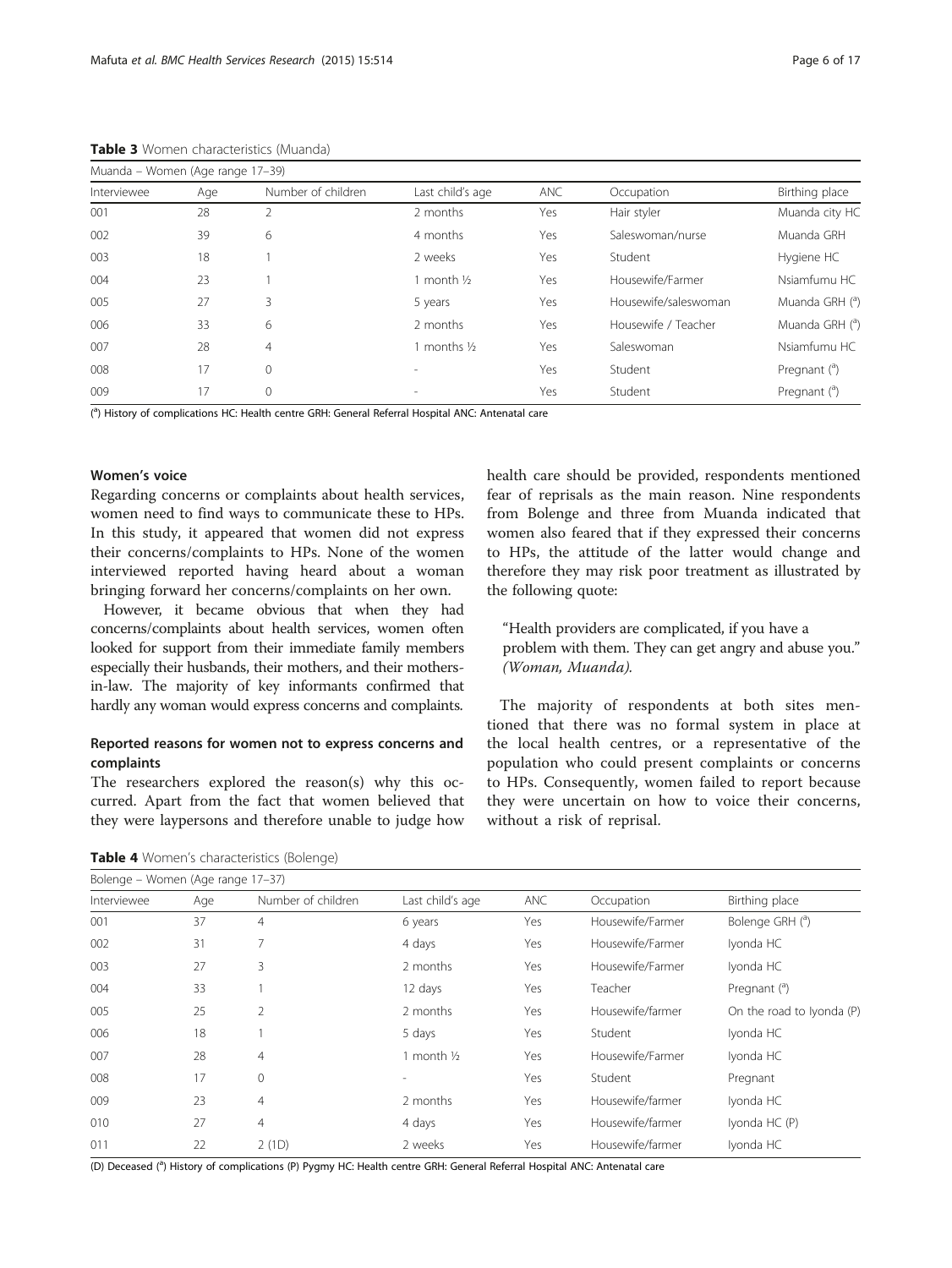Secondly, several respondents from both sites mentioned that women consider themselves as being unable to influence healthcare functioning or the behaviour of HPs, as highlighted by a key informant:

"Often, women do nothing; they are disarmed….especially in front of health providers." (KI, Muanda)

Thirdly, some community members at both sites  $(n = 3)$  stated that women feared that complaints or concerns would threaten the work of HPs, and that they would be responsible for the "others' loss of employment" as stated below:

"When I have a complaint about a health care provider, I do not express it because it is not good to put other people's work at risk. It is his workplace, I cannot endanger his job. Reporting an incident against a provider is considered as endangering his work." (Mother-in-law, Muanda)

Other reasons mentioned were related to sociocultural contexts based on age differences. For example, one woman from Bolenge and one from Muanda responded that they were ashamed to report incidents as they were younger than HPs.

Another woman stated that in most Congolese customs, a younger woman is not expected to complain about an older person as highlighted in this quote:

"I feel deeply ashamed; I do not know how to go and complain to somebody [with laugh]. Health providers are older; I will not feel comfortable to speak to them about my complaints or concerns." (Woman, Bolenge)

Three respondents from Bolenge and three from Muanda mentioned that it is not customary for the population to complain, people preferring to wait until the decision maker notices the incident:

"We do not tell her [the head nurse] anything, we don't speak, we don't complain, we are just waiting. We do not know what to do; we are expecting that the authorities themselves will find out." (Woman, Bolenge)

Something specific to Muanda: one woman explained that in Muanda, tribesmen prefer not to engage a complaint or a concern in order to avoid trouble in the community.

"In case of inappropriate practices, it is preferable to go and follow the treatment somewhere else. It can happen that a bad practice occurs once. If for the second time, you come across the same situation, you can go to another healthcare facility." (Man, Muanda)

#### Possible ways to communicate and complain

Reported possibilities to channel concerns and complaints could be regrouped into using; (a) intermediaries, (b) informal communication, and (c) formal structures.

(a)Using intermediaries

In our study, women answered that they could communicate individually through another person other than the concerned HP. This person could be found within or outside the health centre. For example, five women from Bolenge and eight from Muanda shared that it was possible for them to communicate with; the nurse in charge of the health centre, a Health Zone Officer or another health care provider who may report to the relevant health provider. This depends mainly on the level of confidence the woman has in her relationship with the person she has contacted:

"When a healthcare provider behaves inappropriately, we prefer to speak to another health worker so that the latter can speak to his colleague. We avoid speaking ourselves in order to avoid problem as the concerned HP could bear a grudge against us and that would become a problem." (Woman, Muanda)

Respondents also mentioned that women could use a person outside the health facility; this was often the community health worker (CHW). Eleven respondents from Bolenge and seven from Muanda mentioned that women could report their concerns to CHWs. According to the respondents, CHWs who live in the same community and are involved in health activities within the community could be easily reached and were accessible to the population. This is confirmed by a CHW:

"The information regarding women's concerns often stands out when we as CHWs have noticed for example that there is a woman who gave birth in another health facility or at home. We visited her and we asked her why she went elsewhere when there was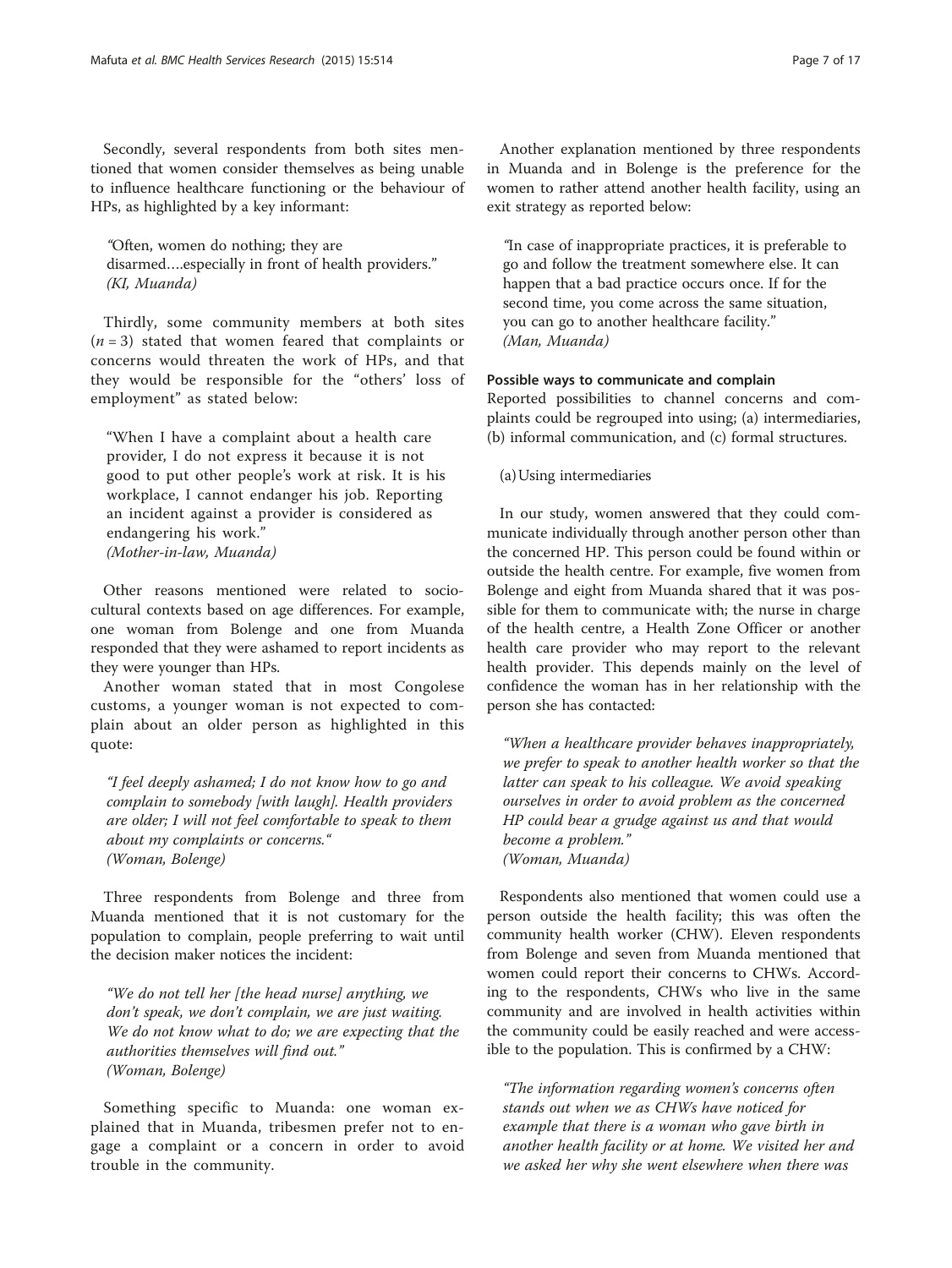a health centre there. It is through these visits that we are aware of health providers' absence and a lack of expertise or equipment. We present this to health providers during the Health committee's meeting" (KI, Muanda)

Women were said to expect that CHWs could have the courage to talk to HPs, because they were working together. However, two women from Bolenge and one from Muanda expressed doubts about the ability of a CHW to influence the behaviour or decisions of HPs. They did not know what happened after their report to a CHW as reported in this quote:

"The last time, I told them [CHWs] what I had noticed in the centre. I reported to them because they can have the courage to go to speak to health providers… However, I do not know if they delivered my message." (Woman, Muanda)

Community leaders such as a local authority, a village chief, or an administrative chief officer could also be approached. According to three respondents from Bolenge and eight from Muanda, the community leaders could be approached because the women believed that the former could influence the HPs and that their concerns were more likely to be accepted by HPs than when brought by women.

Two community members from Bolenge stated that it could be possible for women to report their concerns or complaints to external persons who could come and ask questions or make surveys in the community for the purpose of collecting population concerns, arguing that these persons could be effective in transmitting these concerns to decision makers. It is interesting to point out that the respondents did not mention national or regional members of parliament even though they have their roots at local level.

#### (b)Using informal communication

Although people do not complain individually to staff, culturally there are various ways to communicate. For example, eight respondents in Bolenge and two in Muanda mentioned that some women believed that by not approaching anyone to complain, they could express their discontent loudly, through gossip and rustle or create rumours in the community about HPs, hoping that it would reach them.

"Women like other members of this community always have a behaviour that consists of shouting aloud their complaints about Health Centre on the road. You will

see one or two people speak aloud on the road when they disagree…these complaints are often the origin of rumours in the community." (CHW, Bolenge).

#### (c)Using formal structures

According to HPs and some key informants, women could formally report through community health workers to health committees. HPs reported that they used CHWs as means of handling interaction between them and community members and for collecting information from the community and households during home visits. They added that the collected information is presented and discussed during monthly health committee's meeting as feedback from the community:

"For example, we learnt that a woman delivered at home through CHWs. As health providers, we know all women who attend antenatal care at the Health Centre, when we realize that a woman does not come any more, we send CHWs to get information about it. So, CHWs came and collected the information regarding what happened and gave us the information." (Health Provider, Bolenge)

Two key informants confirmed that which is stated above and added that after the health committee meeting, a report had to be sent to the health zone management team. However, it is important to highlight that community members themselves did not talk about a formal system and that they often talked about CHWs rather than health committees suggesting that most women did not link CHWs to health committees.

Specific to Muanda where Cordaid PBF program was implemented, some key informants (health zone chief officer, purchasing agent manager) mentioned that women could report to members of the communitybased organizations when the latter carried out household surveys. According to these key informants, the PBF program included community evaluation of the health centre by community- based organizations that were contracted to make visits in randomly selected community households especially those who had attended the local health centre, for collecting views or experiences about the use of this health centre. The findings of their survey were sent to the health zone management team through the purchasing agent. However, none of the women interviewed mentioned community-based organizations and seemed unaware that there was a local organization that visited community households to collect views or experiences about the use of the local health centre. Furthermore, other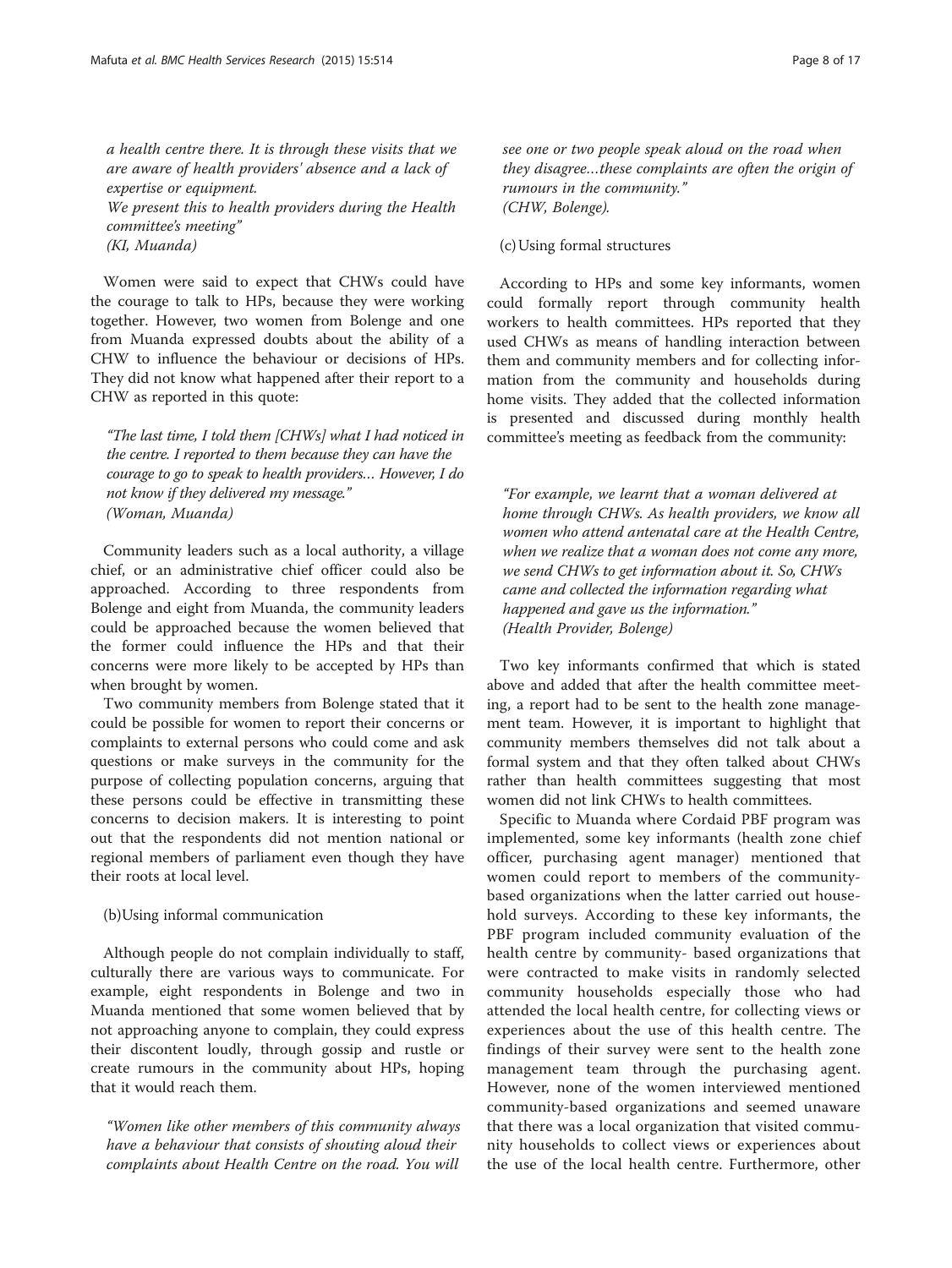key informants and most of the CHWs did not mention having heard about such activities.

It is also worth highlighting that none of the community members interviewed at both sites mentioned that community associations, organizations or coalitions could be used by women to express their voice.

Respondents thought that although there were many associations in their community such as local mutual aid associations, professional associations, nongovernmental organizations, there were no organizations that monitored health centre activities, or had healthcare goals or discussed healthcare issues during their meetings. Furthermore, the women interviewed answered that they did not believe in speaking out in a group or collectively because groups were often not heard by HPs and rulers or that collective action was not appreciated.

"I prefer to go alone to express my concerns. I do not like speaking in a group, because often the group is not well considered….the interlocutor is going to answer you without taking to heart what he tells you. I prefer to express my concerns by myself to be well understood." (Woman, Muanda)

Moreover, community members did not mention that they could either meet together as a group to present their concerns about healthcare services to the health centre staff, or organize collective actions such as demonstrations, public campaigns, or public hearing meetings.

HPs reported that during health activities such as antenatal care and postnatal care implemented in the health centre, women were given the opportunity to express their concerns:

"During health visits, we allow them to ask questions or voice their concerns, just after the health education session. If a woman has sensitive concerns, she can come to the office, we can discuss them privately." (Nurse, Bolenge)

HPs mentioned something that was specific to Muanda: when home visits were carried out following up on women who had attended a health centre, the latter were given the opportunity to ask about concerns or complaints.

"During home visits I carried out, I ask them [women] questions about nurses' behaviour during ANC for example. Up to now, they have told us that they are satisfied." (Nurse, Muanda)

However, health zones chief officers recognized that there is no formal channel that collects information

related to the concerns/complaints by the population in the current health information system. They also recognized that most reports from health committees did not mention complaints by the population as well, making it difficult to assess of the responsiveness of healthcare providers to the concerns/complaints of the population. They added that they had never received complaints against healthcare providers via any health committee reports and that not a single health centre offered opportunities to discuss as a team any complaints or concerns by clients.

#### Existing community oversight systems

As mentioned above, community members answered that they were excluded in monitoring and evaluating health services. However, according to key informants and HPs, the community exerted oversight on health services through health committees. They reported that during monthly health committee meetings, the nurse- incharge should provide information about health centre performance to the population through their representatives. During these meetings, community health workers' representatives should report the information gathered from the community. However, most respondents mentioned that within the health committee the health staff did not share information about health centre performance, but simply shared their expectations from the community in terms of targets and problems regarding health service activities, such as the underachievement of targets regarding the number of antenatal care visits or home deliveries. The interviews by key informants revealed that community health workers' representatives or committee members participating in these meetings did not deal with community concerns as they did not formally collect them, therefore the health staff was not informed about them. As a consequence, according to the respondents, women were mostly informed about health centre performance or the behaviour of healthcare providers through interpersonal communications rather than through formal systems.

"I have no information about the activities of the Health Committee." (KI, Muanda)

"The last time we met, I told them [CHW] what I had found in the centre…However, I do not know if they delivered my message." (Woman, Muanda)

"Women of these villages, most of the time, do not take a particular action, but they would prefer to go to different health facilities. You will see them taking another direction…they will tell you that they intend to change because some facilities did not exist in the former health centre." (CHW, Muanda)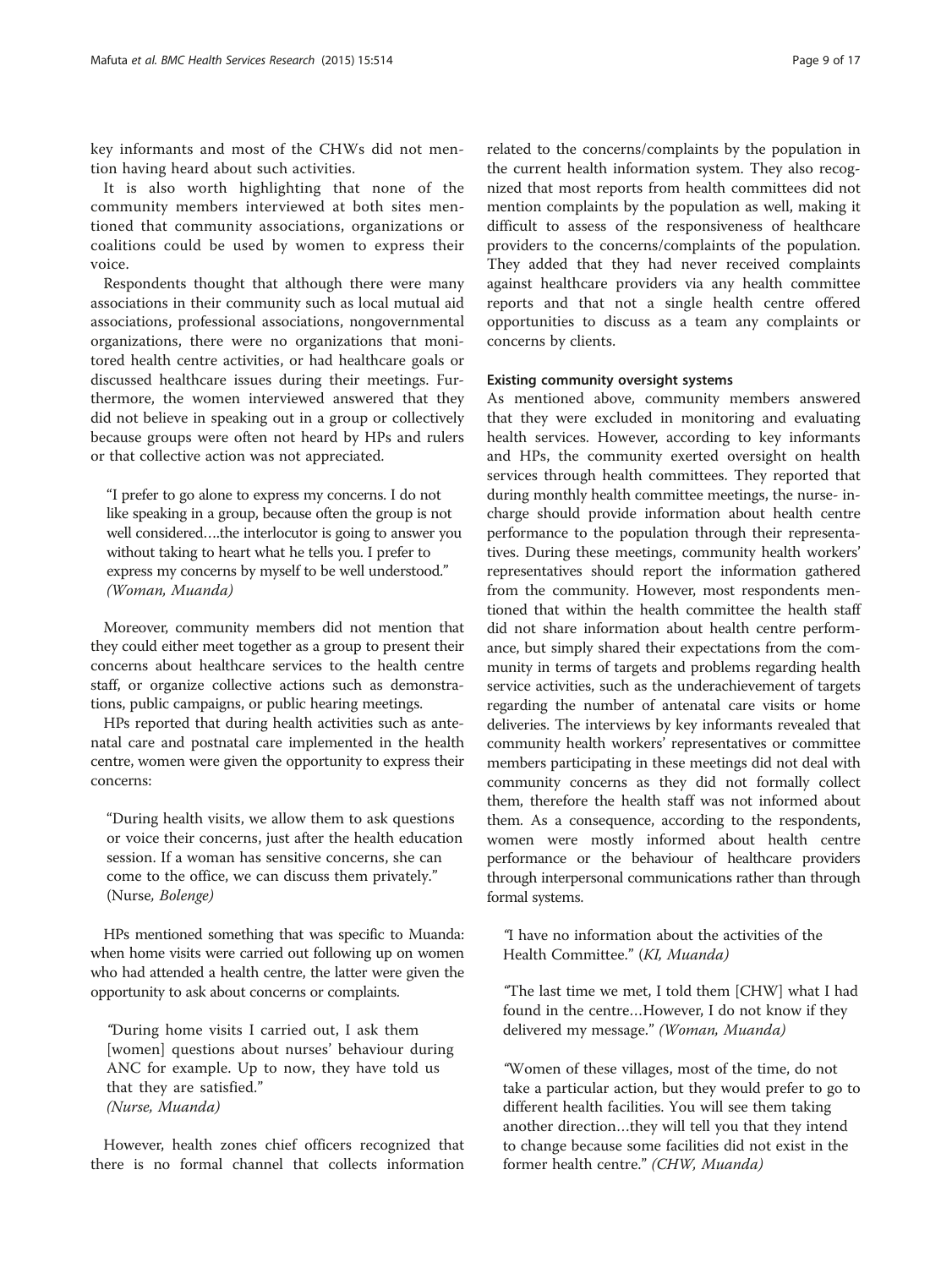Another aspect specific to Muanda is the statement made by the manager of the Purchasing Agency that the use of community- based organizations surveys is the community monitoring of health centre performance under PBF settings. The findings of these surveys are reported directly to the Purchasing Agency and not to healthcare providers. It is the Purchasing Agency which presents a summary of the findings during health zone monitoring meetings and provides feedback to health providers. The purchasing agent manager argued that these surveys were aimed at reducing the fear of reprisals and assured more transparency and confidentiality to the community monitoring process. Nevertheless, HPs asserted that because CBOs did not report survey findings to them and that reports were compiled collectively for all health centres belonging to a health zone, they were unaware of grievances brought against them on the one hand. On the other hand, they added that because no community representative participated in health zone monitoring meetings, the community was unaware of either the survey findings of the CBOs or of any decisions made to address them.

#### Community enforceability mechanisms

While people do not complain as individuals to staff, culturally there are various ways to acknowledge and communicate good performance and this is mainly done as individuals according to the respondents. For instance, to reward good performance, women thanked health staff, and gave them small gifts or small amounts of money, or even reported positively about HPs. This is embedded in local customs. Women highlighted that it was not compulsory but optional. It is a means for the population to acknowledge what health staff have done for them.

"The encouragement is often offered individually. For example, when you are satisfied with the service provided, you can willingly reward the health worker with sugar or milk." (Woman, Bolenge)

Three community members from Muanda believed that to encourage HPs, women had to continue attending the health centre or to motivate their acquaintances through their testimonies regarding the use of the local health centre instead of going to another health facility. They expected that it would help HPs improve their skills and their income through users' fees.

Some respondents mentioned that they could report to their acquaintances or members of their social networks, expecting to induce a specific HPs' behaviour indirectly. For example, five respondents from Muanda and three from Bolenge thought that to discourage improper practices, they should give negative comments about the health centre services to their acquaintances, motivating them to go to another health facility, thus reducing health service intake and affecting either the reputation, the financial turnover or the motivation of HPs.

"Women in these villages, most of the time, do not take a particular action, but they would go to a different health facility. You would meet them on the road taking another direction…they would tell you that they were going to a different health facility because of the shortcoming or inadequacies of the health centre." (KI, Muanda)

On the other hand, this could also work positively: two respondents, a woman and a man, from Muanda mentioned that they could mention to their acquaintances the performance at the health centre, showing the good performance of the health staff. This could reach HPs indirectly. They argued that it was a way of encouraging health staff and attracting more users, thereby increasing a health centre's financial resources and personnel incentives through users' fees:

"To encourage them [Healthcare providers], we advertise about their HC. We mentioned their good deeds and give a good report. Good testimonies incite the health staff to work better and maintain an acceptable level of service." (Woman, Muanda)

Respondents also mentioned that they could discourage malpractices, by thanking or rewarding HPs who performed well in the presence of those who were not aiming to trigger change in the latter. Alternatively, they could do the opposite of what they did to encourage appropriate behaviour or treatment by HPs. However, none of the respondents claimed to have visited traditional healers or traditional birth attendants for reproductive health issues as a consequence of the lack of trust or responsiveness in the health services.

#### Health providers' responsiveness according to the community

Interviews showed that most women and key informants believed that health staff members were responsive to women's concerns when they talked of their health problems, by supporting their opinions by the perceived attention they received from HPs during health centre visits. They also based their views on the perceived change in the service or HPs' attitude:

"When you expressed your concerns, you would find that the staff improved in the next session. For example, a [male] nurse replaced for a time the lady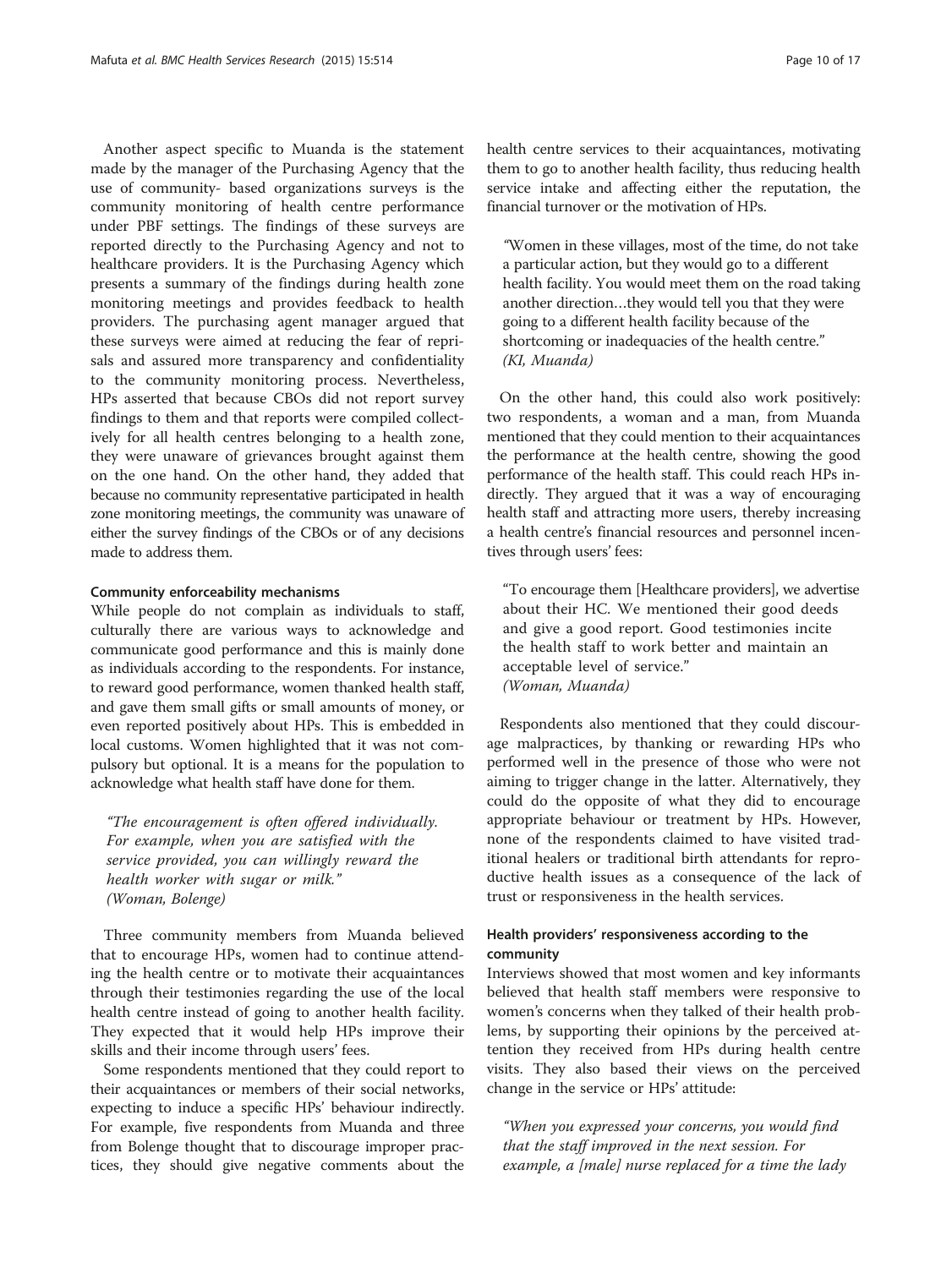who usually performed Antenatal care. But he was very nervous. I expressed my concerns to the head nurse. The latter talked with him; he changed and became less nervous with clients." (Woman, Muanda)

Three respondents from Bolenge and two from Muanda thought that even though there was no change in the provision of health service, the health staff were responsive because they took the time to explain to users why there had been no change or showed a receptive disposition:

"Health care providers take into account women's concerns, because they speak about it even if we have not seen clear decisions yet." (Mother-in-law, Bolenge)

One community member from Bolenge and two from Muanda stated that HPs were not responsive to patients' concerns as no change was perceived after receiving those concerns. Moreover, they were likely to get angry and scold the complainant.

#### **Discussion**

In this study we established the extent to which the main elements required for social accountability were perceived and the potential for maternal health services to be strengthened in the DRC. Despite contextual differences, both sites showed similar results. Interestingly, in spite of the low position of the DRC in maternal health statistics [[1, 2\]](#page-14-0), women responded to our survey positively about the health care provided. Only a few women voiced explicit complaints against health providers, and some communicated them directly to the health provider. The majority preferred to use indirect channels such as intermediaries, within or outside the health facility, or to go to another health facility. Perceptions on responsiveness of health staff to women's concerns varied among community members and key informants, and were both positive and negative. This study shows that for community members no formal procedures appeared to be in place to collectively monitor and evaluate health worker performance and to hold health staff accountable. However, two formal routes for accountability seem to exist, according to the healthcare providers or key informants but somehow health providers were not reached. The first being the health committee route where women report their concerns to the community health workers, who in turn report them to a health committee. The second being the CBOs' route, where women participated in satisfactory surveys carried out by community-based organizations with the results of these surveys being transmitted to health zone meetings and discussed with health providers.

In our study an insignificant number of women expressed their concerns, and this is in sharp contrast to the more critical statements from other community members and the placement of the DRC on the lowest rung of health statistics for maternal health services in the world.

We will discuss below the reason why we regard the self-reported low level of complaints as not being reflective of reality but rather as being caused by context, i.e. unfulfilled preconditions to express complaints. Expressing complaints is an essential first step to let the feedback loop work in the accountability structure. However, complaining presupposes three elements: (i) Knowledge symmetry, women know that the service can and should be better, (ii) Power symmetry, they are able and willing to express their concerns and (iii) Safe conditions, there are opportunities to do so without negative repercussions, e.g., collectively or anonymously.

Low expression of concerns observed in our study could be accounted for through information/knowledge asymmetry. The latter was also observed by Grossmann-Kendall et al. (2001) in Benin, an exploratory qualitative study among 19 women having different backgrounds who had recently given birth in a referral hospital. It was discovered that the majority of women had very little information of medical procedures, causes of complications, purposes of treatments, and hardly had the opportunity to express their views to anyone even to ask a question because of this asymmetry [[8\]](#page-15-0). Similar findings have been reported in other studies and reviews [[29](#page-15-0)–[31](#page-15-0)]. According to Georges (2003), referring to case studies of participatory processes from Asia, especially India, from Europe and from Latin America aiming at improving sexual and reproductive health service delivery and summarizing one of the barriers in accountability mechanisms, people cannot demand services and accountability if they do not know what they are entitled to.

The deficit in expressing concerns may also be associated with illiteracy, education, economic, socio-cultural, reproductive factors, marital status, age, previous health service experiences, and ethnicity. This is in line with other cases from African countries such as Uganda [\[32](#page-15-0)], South Africa, Kenya [[33\]](#page-15-0) and Malawi, and from Asia (India, Bangladesh, Nepal) and in Latin America (Bolivia). They emphasized the importance of taking into account culture and context when community participation and accountability strategies are to be established and implemented [[34](#page-15-0), [35](#page-15-0)].

Secondly, power asymmetry reducing the motivation to speak out was observed in our case and this corroborates studies carried out in Tanzania [\[5](#page-14-0)], Benin [\[29](#page-15-0)], Uganda [\[32\]](#page-15-0), and South Africa [[33, 36\]](#page-15-0).

For instance, McMahon et al. explore how rural Tanzanian women and their male partners described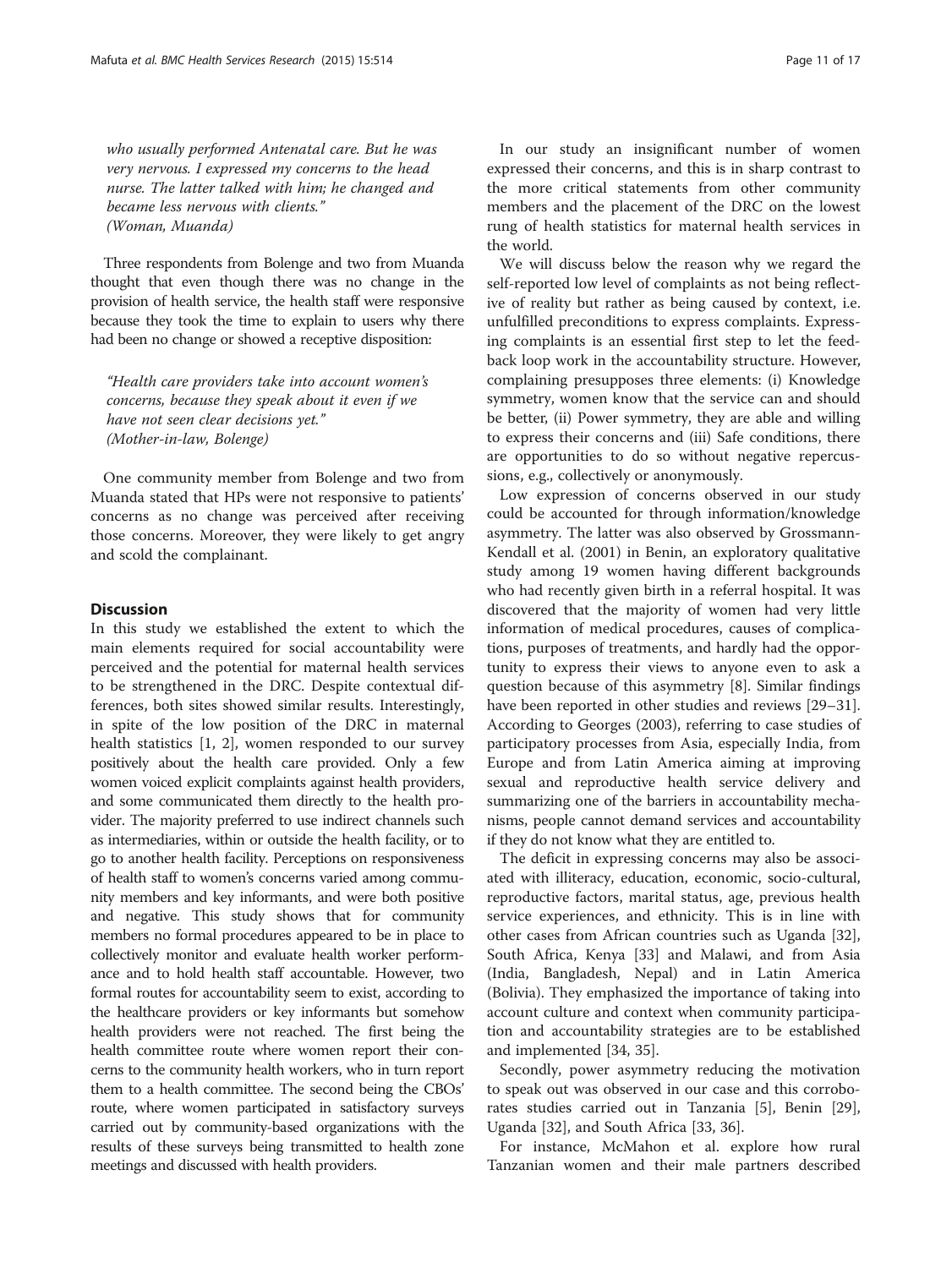disrespectful and abusive experiences/treatment during childbirth in facilities and how they responded. They found that, regarding disrespectful and abusive treatment, women were more likely to resign, go back home, reject some facilities and attend different ones. Associated factors reported in existing studies are fear of reprisals, of victimization or further abuse, of not receiving required care, of stigma and shame [[30, 31](#page-15-0), [37, 38](#page-15-0)]. D'Oliveira et al. (2002) analysed research from Peru, Brazil, Jamaica, Nigeria, Tanzania, South Africa, Canada, USA, Pakistan, and Turkey and discussed forms of violent abuse by health providers. They related them to the asymmetry of power between health providers and patients and argued that this abuse is a means of controlling patients that is learnt during training and reinforced in health facilities. Power asymmetry can also be rooted in social cultural contexts. Indeed not complaining can be part and parcel of the tribal customs as well as the respect due to older people. Thus power asymmetry is also related to gender relations [[10](#page-15-0), [38](#page-15-0), [39](#page-15-0)], ethnicity [[16](#page-15-0), [40](#page-15-0), [41\]](#page-15-0), and to the organization and structures within which the individual actor works and lives [\[42](#page-15-0)].

Other system factors mentioned are the absence of mechanisms for communicating grievances, the failure of systems to note and punish patient abusers and the indifference of health staff regarding patients complaints, reported in South Africa [[36, 43](#page-15-0)], in Uganda [[32\]](#page-15-0) and other countries [[33, 37](#page-15-0), [38](#page-15-0), [44, 45](#page-15-0)]. There is also a lack of feedback systems in health services [[38\]](#page-15-0).

The third element (condition) in citizen engagement encompasses options for collective action to express concerns and anonymous complaints. Our study shows that women did not collectively express concerns, but either refrained from doing anything at all or approached intermediaries such as CHWs, external monitors, authority, and stakeholders in feedback or reporting health care. This choice is based on the women's perception of the ability of these intermediaries to influence the behaviour of health providers, thus indicating a strategy to counter power asymmetry. The use and importance of intermediaries as brokers between community members and health services have been reported in other studies from Uganda [[46](#page-16-0)], India [\[47](#page-16-0)] and also in some review papers [[48, 49\]](#page-16-0).

The physical absence of a powerful coalition to voice concerns emerged in our study in spite of the presence of numerous small community associations such as mutual care and support groups, self-help groups, and indigenous community initiatives. This situation hampers social accountability, whereas collective efforts could result in a power balance and at the same time protect individuals who may be put at risk if they contest authorities on their own [\[45\]](#page-15-0) and offer support to organize public hearings, campaigns or demonstrations related to social pressure and collective rewarding [[38](#page-15-0)]. Moreover, collective action

actors which may result in improvement even though a fundamental shift in the power balance is unnecessary [[50](#page-16-0)]. It is unclear why a stronger coalition to voice concerns did not emerge in our settings. One possible explanation is that in the DRC individual and collective freedoms are not really warranted in practice, and social activities taking collective expressions of opinions are considered as political activities by the rulers. Rulers thus discourage this type of voice, fearing that a community mobilization drives to a broader struggle for democracy and freedom. Also refer to McCoy et al. (2012), who discussed in their systematic literature review an example from apartheid South Africa, where community mobilization around health was a 'vehicle that helped black communities to develop a sense of control, pride and agency, that were ingredients in the broader struggle for democracy and freedom' [[23\]](#page-15-0).

When women speak out in the hope of receiving the improvements promised, certain procedures to monitor and evaluate the performance of health staff should be in place. Our study highlights that according to women there is a lack of formal community procedures to monitor and evaluate the performance of health staff. In the absence of such formal mechanisms, women can only rely on moral accountability, based on social norms that work through shame and embarrassment, pressures to maintain reputation and status, and the threat of violence. Moral accountability is comparatively less difficult for people to use than engaging in more formally structured means of complaint or feedback [\[51\]](#page-16-0). The culture of the Congolese for rewarding and sanctioning individually is based on moral accountability, e.g., by providing allowances or offering grades, provides entry points for more formal mechanisms of social accountability. However, these will need to 'compete' with other forms of accountability to be acceptable to health providers. Furthermore rewarding strategies like PBF or community-based health insurance schemes offer an opportunity to further build on.

The absence of a channel to collect information from the population, the perceived ineffectiveness of CHWs and health committees and the failure by health providers to report to the population via health committees [[32](#page-15-0)] limit the responsiveness of the health services. This can be explained by the observation that both the clinical and registration practices in health centres were restricted to the data needed by local health authorities and the Ministry of Health and excluded the experiences and needs of patients and the population. As matter of fact, publishing health centre data as aggregate outcomes [\[52](#page-16-0)], can improve awareness and accountability [[45](#page-15-0)]. It is noteworthy that health services are unaware of the concerns of the population and that the population lacks an overview of health service performance.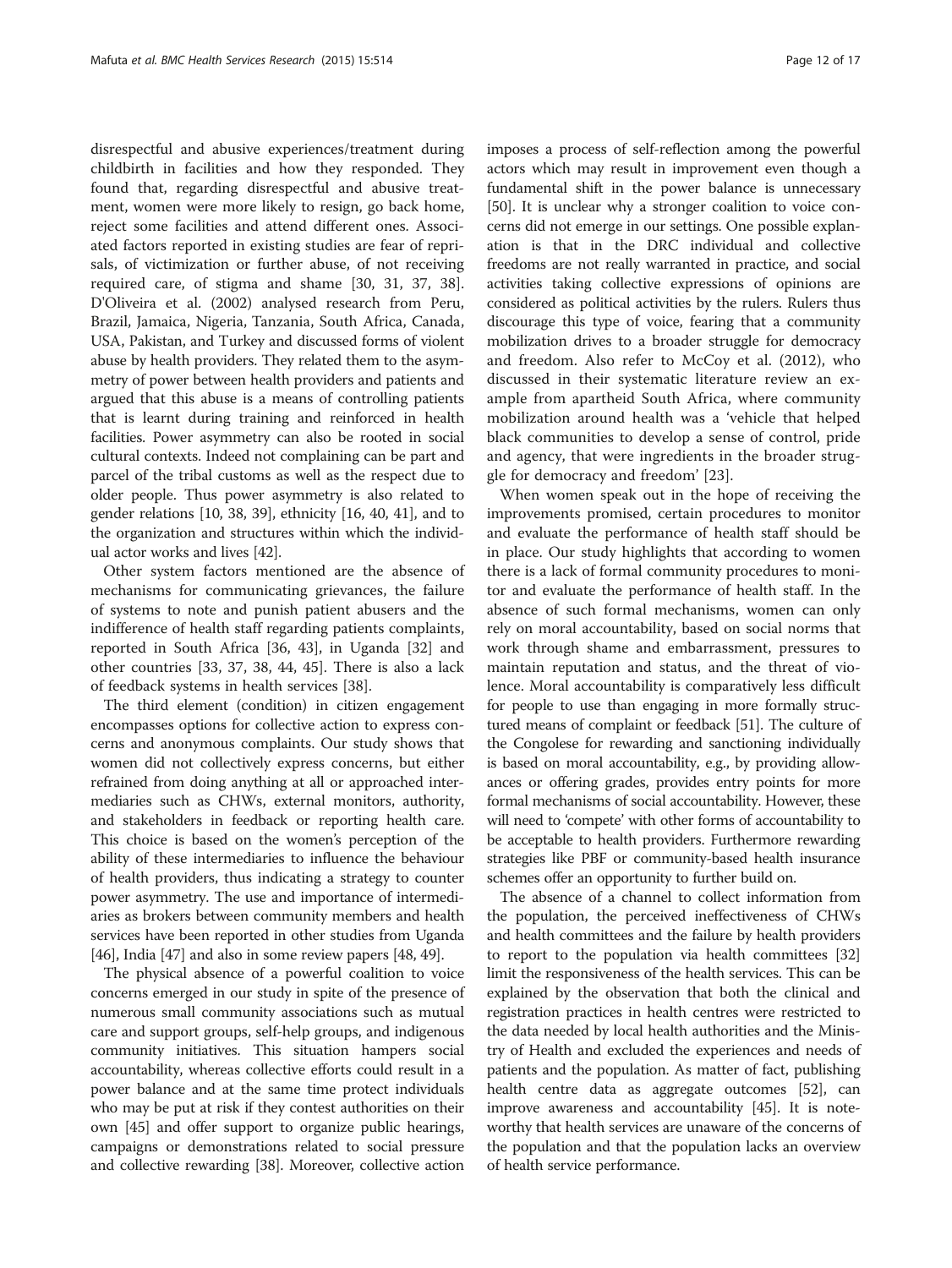In this study, we also identified six interesting inconsistencies which might shed light on the complexities behind the causes and solutions to constructively communicate complaints to health providers and actors.

The first contrast being that healthcare providers equate an absence of complaints with an absence of problems, insinuating that they are blameless, even though they are aware that directly communicating a complaint to a health provider is unacceptable, due to gender, knowledge and power asymmetries. The low level of complaint reporting is well documented also in developed countries and should be known by HPs. For instance, Gal and Doron (2007), in a survey carried out in Israel, found that around two-thirds of the persons who had a grievance to report on health service did not complain even though there were formal systems to do so [\[53\]](#page-16-0). The situation is exacerbated by the absence or lack of any formal or informal systems of accountability as reported by Goetz [[33](#page-15-0)] in a study carried out in South Africa [[36](#page-15-0)] and which is similar to our case in the DRC. The no complaint = no problem attitude seems to be embedded in the 'health professional culture that condones controlling behaviour and in ideologies of patients' inferiority and healthcare providers' intellectual and moral superiority imparted through training and socialization in health facilities' [\[33](#page-15-0), [36](#page-15-0), [37, 43\]](#page-15-0). This observation limits the reliability of health providers as informants in accountability mechanisms. Solutions might be found in an extension of the HPs' curriculum in respect to professional conduct and patient services.

In the second contrast, interviewees in the community stated that there was no formal system for handling complaints or concerns regarding health services while healthcare providers were referring to the health committee and community health workers. This situation can be explained by the fact that community members do not see community health workers as interface actors between health services on the one hand and the community on the other hand, but only as health service agents working within the community as highlighted by Falisse et al. (2012) in a study in Burundi [[54\]](#page-16-0) and Bisimwa et al. (2009) in the DRC [[55\]](#page-16-0). Furthermore, community members did not link health committees to CHWs, as also mentioned by Falisse et al. (2012) [\[54](#page-16-0)], McCoy et al. (2012) [[23\]](#page-15-0), and Goodman et al. (2011) in Kenya [[56\]](#page-16-0).

Thirdly, there is an inconsistency between good virtue/ intention and good performance. Our study shows that a number of women prefer to see a change in health service after their concerns are raised. For other women an expression of good intention on the part of health workers is acceptable as a response to complaints. This is a phenomenon frequently reported in health system research of people embedded in one historical tradition often failing to see opportunities, which are visible to

outsiders. In other words, this passivity stems from health providers who can identify the problem but cannot do anything about it. Furthermore, in most low-income countries confronted by funding constraints, front-line healthcare providers have no control over budget allocation, nor indeed are they able to adequately respond to community expectations. In this situation, the community might value their intention (though incapacitated), rather than their action. This is supported by Berlan and Shiffman (2012) when they reported that consumers view respectful interactions as significant elements of quality care [\[38\]](#page-15-0). On the other hand, Bovens (2007) who analysed and assessed accountability, reported that 'accountability' is often used interchangeably with virtuous behaviour and is present when public services are performed in a courteous manner [[57](#page-16-0)]. Likewise, in most African norms, an action, even when an action has a good outcome, it is not valued if it is accompanied by a bad attitude. Indeed, even when it has a bad outcome, an action is accepted if it is accompanied by a good attitude/intention. Moreover, adopting a positive attitude towards a woman who is expressing a complaint can be interpreted as an implicit cognitive and silent message as "I received your complaint." It may also be interpreted as an act of respect towards women's rights, without changing profoundly the situation of women. That is how providers can keep the power status quo in place.

Fourthly, according to key informants in this study, the PBF survey data were communicated to the health zone level and returned to healthcare providers' representatives. On the other hand, healthcare providers claimed that they were unaware of any survey results, nor were there any community representatives participating in the meeting when data were shared. This suggests that the data were only openly discussed among health providers, but not across hierarchies. This is due to, the fact that in PBF settings, CBOs are disallowed from to conducting a survey and contacting health providers. This warrants independent and functions separation; and secondly, the results of small surveys are outsourced to purchasing agencies that summarize them for the entire health zone and not for a specific health facility. Therefore, the results are presented as a consolidated situation for all health facilities mostly as comments without compulsion for change. This situation led Falisse et al. (2012) in Burundi to propose that use of CBOs are complementary to health committees for the enhancement of voicing concerns [[54\]](#page-16-0).

Fifthly, the study shows that because of power asymmetries, women avoided direct and formal approaches for complaining. At the same time they did not support group or collective action. Women, in our study, asserted that collective action is unwelcomed by local authorities and groups are unheard. All over the world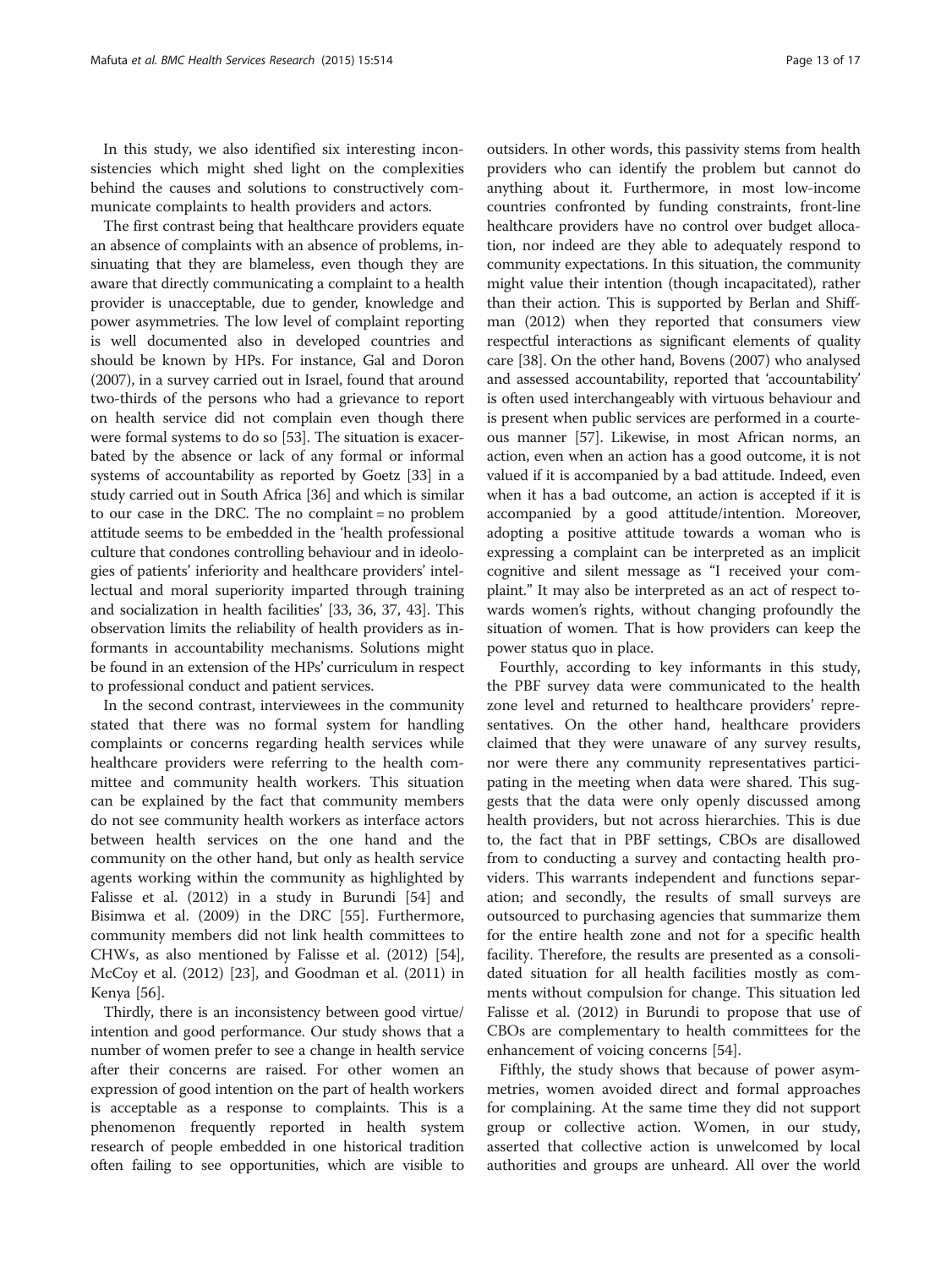collective action is usually advocated and organized to explicitly express needs and complaints. We surmise that this inconsistency is not only a cultural aspect but is also the result of a political history and of the consideration of people who organized actions in group as 'political activists.' Furthermore, they were said to be non-representative of the people on whose behalf they were speaking. According to George (2003), this is one way for authorities to retain power, legitimizing people as beneficiaries and consumers only if they are passive, dependent and isolated individuals, rather than as citizens and active participants in their own health care [[45](#page-15-0)].

This study also highlights solutions to lodge complaints against health providers. Firstly, we mentioned the satisfaction survey conducted by Community Based Organizations (CBOs) under performance-based financing scheme. This allows for avoiding a direct formal approach. Yet, this system is not a channel that people can voluntarily use to voice their concerns unlike other methods described here, but it is a community oversight. Secondly, as reported by Falisse et al. (2012), CBOs are paid for quarterly collecting data from the community, pointing out that financial incentives remain the primary driver of CBOs and not the community interest. Moreover, the users' information is conveyed only indirectly to health centres and the staff are not compelled to change. Thus the voice of concerns is limited, leaving intact the power of persuasion [\[54\]](#page-16-0). However, in the Muanda program, health providers are contractually obliged to make changes in order to maintain the scheme, transforming the Purchasing Agency into a main protagonist of accountability relationships [\[14\]](#page-15-0). The CBO survey as community voice remains limited as the population and the community key informants asserted that they ignored them. Thus, in order to strengthen this voice locally, it would be interesting to transmit a copy of their findings to the community through the health committeecommunity health workers' network.

Some local actors appear in our study as important players to raise accountability mechanisms. These actors are health services supervisors, local authorities and community health workers. The women interviewed believed that they could influence healthcare providers, who are more likely to accept concerns coming from them. Health supervisors and local authorities are often hierarchically superior to healthcare providers and could be informed indirectly by those who receive reports of misconduct. They are able to act at different levels. For example, the health zone chief officer, being responsible for the health zone, could punish health providers at General Referral Hospitals, either nurses or doctors as well as health centre nurses for their recklessness, when there are complaints against them. Local authorities on their part could counterbalance the health providers'

power at local level, considering that they are traditional power holders and more often members of the health committee. The community health workers representatives are also important players in raising social accountability issues. Unlike common community health workers, these representatives are who for the most part are well educated and more able to counterbalance health providers. The possible implications of those actors were also highlighted by some authors such as Bjorkman and Svensson (2009) in Uganda [\[52\]](#page-16-0), Maluka (2011) in Tanzania [[42](#page-15-0)] and McCoy et al. (2012).

Our study has some limitations. First, our selection criteria (health zones with active NGOs and functional health centers) introduced a selection bias as the selected zones include high performing health facilities hiding the common DRC health facility situation. However, our selection criteria followed a critical case sampling: if accountability insufficiency related to poor health providers' attitudes could be found at these particularly wellfunctioning facilities, then it was likely that the same accountability problems would exist at other health facilities that were less efficient with the current poor functioning regulations for health services. Still, both sites can represent the DRC rural situation, including sites with NGOs supporting the community besides governmental health provisions.

Secondly, limitations are related to data collection. Data were collected from only two health zones and from a small number of respondents, and might not represent the situation in the other zones in the DR Congo. In addition, as data were collected retrospectively there might have been a recall bias. However, in this qualitative study, it is not the representativeness of the sample that matters but the representativeness of information. In our study, we reached saturation and used triangulation to confirm and check the accuracy of data.

Our findings can be comparable to those of countries such as Uganda, Tanzania and India where social accountability was explored considerably, but they are also specific to the DRC. This can suggest that the number of informants was sufficient for collecting the type of issues occurring in the community and that the data are not the result of an unfortunate choice of sites.

Other limitations could be related to research team and reflexivity. The field team consisted of three persons: two female and one male researchers. The two female were single and had not yet experienced either pregnancy or childbirth. Both of them had a social sciences background and had already worked in maternal health research. They were in charge of women's interviews and were quite similar in terms of age but different with regard to the sociodemographic characteristics (education, occupation, …). The researcher in charge of interviewing key informants, health providers and male community members was a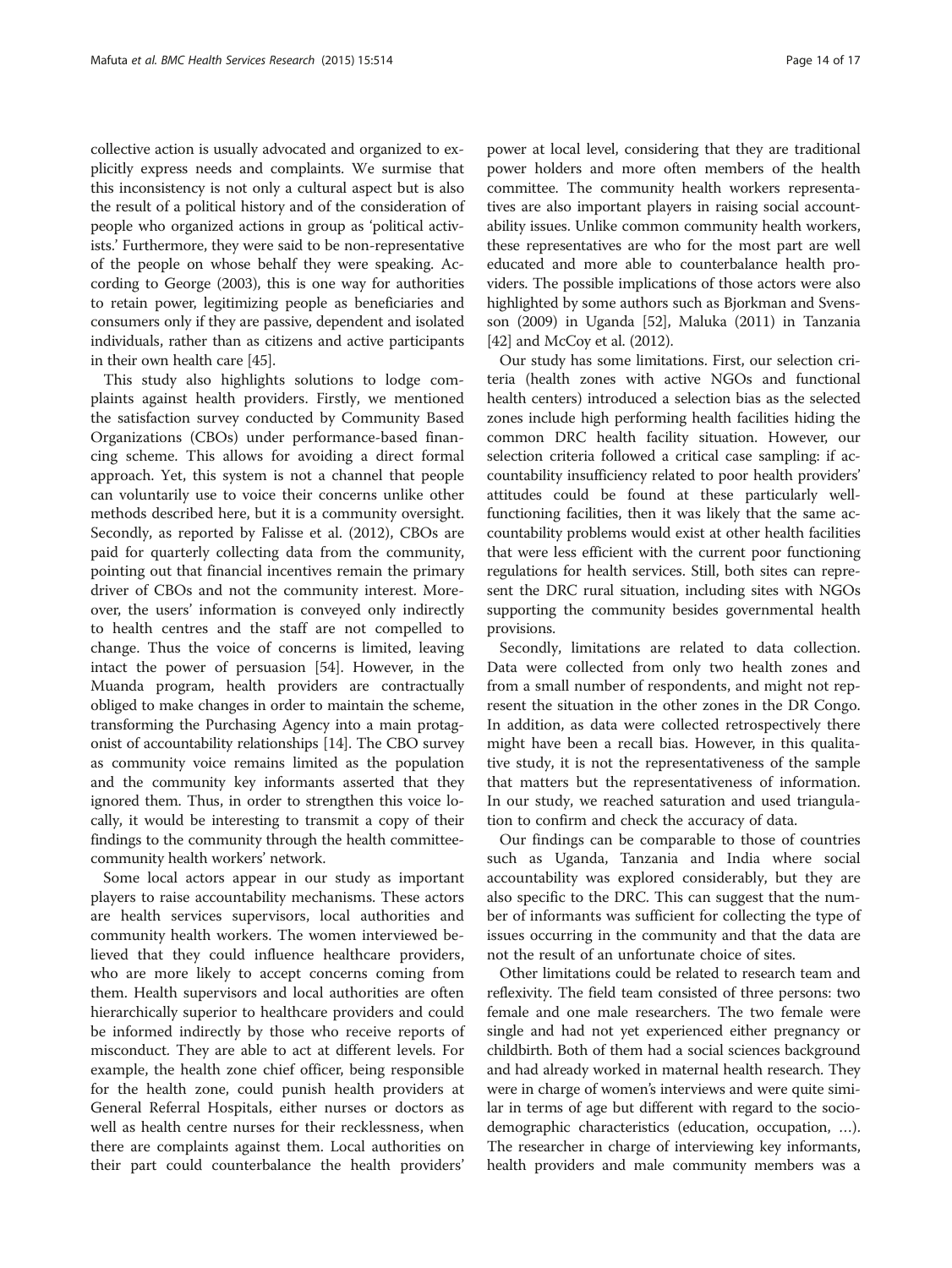<span id="page-14-0"></span>medical doctor, trained in maternal health practice and having quantitative methods background. During his previous experience in health provision, he objectively experienced women health services attendance with its problems such as abusive and disrespectful treatment, delays and women's mortalities. He and most of the respondents were of the same age. All researchers introduced themselves as research students coming from the local university, the research team members noted their impressions after the interviews, and these were discussed during a daily debriefing meeting. Those notes were included in data analysis. The latter was mainly conducted by the first author. His background could have influenced the data analysis and interpretation. Nevertheless, to reduce these influences, the data analysis was conducted using the SA framework, moreover voice-centered relational method of data analysis was used. This method has reflexive elements built into it. It revolves around a set of three or more readings of the interview text. One of these readings involves a 'reader- response' element in which the researcher reads for himself in the text using a 'worksheet' technique whereby the respondent's words are laid out in one column and the researcher's reactions and interpretations are laid out in an adjacent column [\[58\]](#page-16-0). He puts himself, his background, history and experiences in relation to the respondent. He reads the narrative on his own terms, listening for how he is responding emotionally and intellectually to this person. This allows the researcher to examine how and where some of his assumptions and views might affect his interpretation of the respondent's words, or how he later writes about the person. Finally all the data analysis process was supervised by three supervisors, more experienced in qualitative data analysis.

#### Conclusions

This study explores existing mechanisms in rural DRC through which interests of women are expressed and integrated into maternal health service standards in selected sites in DRC. Its findings show that formal social accountability mechanisms are absent in maternal health services in the DRC. Some building blocks which are likely to create social accountability are present. These are community associations and health committees and their interest and willingness to promote collective engagement have to be explored. However, as options for enhancement of voice and oversight, important steps at community and health facility level still have to be taken to allow collective engagement, voice, response and monitoring. It is necessary to ensure that women are aware of their rights to health while at the same time having a safe space to express their concerns when these rights are unmet. Improving social accountability in maternal health services requires intervention by creating spaces where health providers and women

are enabled to have constructive dialogue, and health providers can be more receptive to discuss health concerns or demands made by women.

#### Additional file

[Additional file 1:](dx.doi.org/10.1186/s12913-015-1176-6) The additional file provides interview guide used showing questions that were asked to respondents. (DOCX 16 kb)

#### Competing interests

The authors declare that they have no competing interests.

#### Authors' contributions

MEM, DMA and MTNM, DCBT designed the project. MEM and HLM collected data, conducted the analysis and drafted the manuscript. MEM, DMA, HLM, KPN, ZFM, KPK, DCBT and MTNM contributed to the interpretation of the analysis and edited the manuscript. All authors read and approved the final manuscript.

#### Author's information

Eric M. Mafuta, PhD Student, Wotro Improving maternal Health through accountability mechanisms DRC/ Athena Institute, Faculty of Life Sciences, VU University, Amsterdam, The Netherlands

#### Acknowledgements

The authors are grateful to the district health authorities and health facility managers in Muanda and in Bolenge HZs, DRC, and to the women who generously shared their time and insights in this research. This study was made possible by the support of the Wotro program and its improving maternal health services responsiveness and performances through social accountability mechanisms in DRC and Burundi (IMCH). Wotro IMCH is managed by the VU University Amsterdam (VU) and Royal Tropical Institute, Amsterdam (KIT). The findings of this study are the sole responsibility of the authors, and do not necessarily reflect the views of the Government of Netherlands, The study sponsors had no role in the collection, analysis, or interpretation of data; in the writing of the paper; or in the decision to submit for publication.

#### Author details

<sup>1</sup> Kinshasa School of Public Health, Faculty of Medicine, University of Kinshasa, Po Box: 11850, Kinshasa, DR, Congo. <sup>2</sup>Royal Tropical Institute, Amsterdam, The Netherlands. <sup>3</sup>Athena Institute, Faculty of Life Sciences, VU University, Amsterdam, The Netherlands. <sup>4</sup>Cordaid Representative Office, Kinshasa, DR Congo. <sup>5</sup>Medicus Mundi Representative Office, Kinshasa, DR, Congo.<br><sup>6</sup>Kinshasa School of Public Hoalth, Faculty of Medicine, University of <sup>6</sup>Kinshasa School of Public Health, Faculty of Medicine, University of Kinshasa, Po Box: 11850, Kinshasa, DR, Congo.

#### Received: 3 April 2015 Accepted: 18 November 2015 Published online: 23 November 2015

#### References

- 1. MPSMRM, MSP, ICF International. Enquête Démographique et de Santé en République Démocratique du Congo 2013–2014. Maryland, USA: Rockville; 2014.
- 2. Ministère de la Santé Publique/RDC. Plan National de Développement Sanitaire PNDS 2011–2015. Kinshasa, DR Congo: Ministère de la Santé Publique; 2011.
- 3. WHO, UNICEF, UNFPA TWB. Trends in Maternal Mortality: 1990 to 2010, WHO, UNICEF, UNFPA and The World Bank estimates. Geneva: World Health Organization Press; 2012.
- 4. Filippi V, Ronsmans C, Campbell OMR, Graham WJ, Mills A, Borghi J, et al. Maternal health in poor countries: the broader context and a call for action. Lancet [Internet]. 2006;368(9546):1535–41. Available from: [http://ac.els-cdn.](http://ac.els-cdn.com/S0140673606693847/1-s2.0-S0140673606693847-main.pdf?_tid=52a255b0-8fac-11e5-a452-00000aacb35f&acdnat=1448040778_36878a7ef067c193b5189db201a1b407) [com/S0140673606693847/1-s2.0-S0140673606693847-main.pdf?\\_](http://ac.els-cdn.com/S0140673606693847/1-s2.0-S0140673606693847-main.pdf?_tid=52a255b0-8fac-11e5-a452-00000aacb35f&acdnat=1448040778_36878a7ef067c193b5189db201a1b407) [tid=52a255b0-8fac-11e5-a452-00000aacb35f&acdnat=1448040778\\_](http://ac.els-cdn.com/S0140673606693847/1-s2.0-S0140673606693847-main.pdf?_tid=52a255b0-8fac-11e5-a452-00000aacb35f&acdnat=1448040778_36878a7ef067c193b5189db201a1b407) [36878a7ef067c193b5189db201a1b407](http://ac.els-cdn.com/S0140673606693847/1-s2.0-S0140673606693847-main.pdf?_tid=52a255b0-8fac-11e5-a452-00000aacb35f&acdnat=1448040778_36878a7ef067c193b5189db201a1b407).
- 5. McMahon S, George AS, Chebet JJ, Mosha IH, Mpembeni RNM, Winch PJ. Experiences of and responses to disrespectful maternity care and abuse during childbirth; a qualitative study with women and men in Morogoro Region, Tanzania. BMC Pregnancy Childbirth [Internet]. 2014;14(1):268. Available from: [http://www.biomedcentral.com/1471-2393/14/268.](http://www.biomedcentral.com/1471-2393/14/268)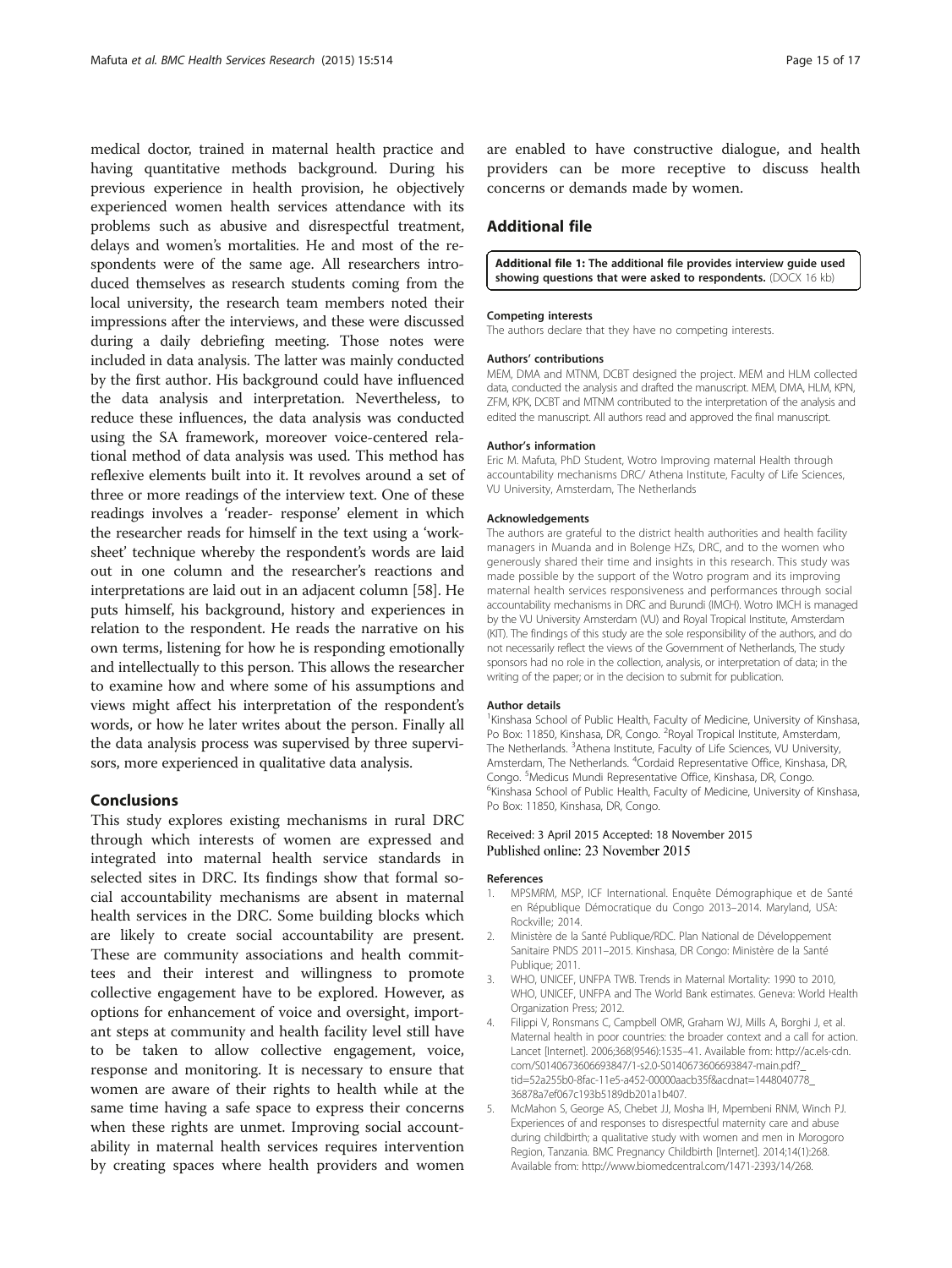- <span id="page-15-0"></span>6. Okonofua FE. Maternal mortality prevention in Africa–need to focus on access and quality of care. Afr J Reprod Health [Internet]. 2008;12(3):9–16. Available from: [http://onlinelibrary.wiley.com/doi/10.1111/j.1469-8676.2011.](http://onlinelibrary.wiley.com/doi/10.1111/j.1469-8676.2011.00190.x/epdf) [00190.x/epdf](http://onlinelibrary.wiley.com/doi/10.1111/j.1469-8676.2011.00190.x/epdf).
- 7. Jaffré Y. Towards an anthropology of public health priorities: maternal mortality in four obstetric emergency services in West Africa. Soc Anthropol [Internet]. 2012;20(1):3–18. Available from: [http://doi.wiley.com/10.1111/j.](http://doi.wiley.com/10.1111/j.1469-8676.2011.00190.x) [1469-8676.2011.00190.x](http://doi.wiley.com/10.1111/j.1469-8676.2011.00190.x).
- 8. Grossmann-Kendall F, Filippi V, De Koninck M, Kanhonou L. Giving birth in maternity hospitals in Benin: testimonies of women. Reprod Health Matters [Internet]. 2001;9(18):90–8. Available from: [http://ac.els-cdn.com/](http://ac.els-cdn.com/S0968808001900953/1-s2.0-S0968808001900953-main.pdf?_tid=772c0168-902b-11e5-84f7-00000aacb35e&acdnat=1448095386_e7946d31abf396b04881c4a35147a126) [S0968808001900953/1-s2.0-S0968808001900953-main.pdf?\\_tid=772c0168-](http://ac.els-cdn.com/S0968808001900953/1-s2.0-S0968808001900953-main.pdf?_tid=772c0168-902b-11e5-84f7-00000aacb35e&acdnat=1448095386_e7946d31abf396b04881c4a35147a126) [902b-11e5-84f7-00000aacb35e&acdnat=1448095386\\_](http://ac.els-cdn.com/S0968808001900953/1-s2.0-S0968808001900953-main.pdf?_tid=772c0168-902b-11e5-84f7-00000aacb35e&acdnat=1448095386_e7946d31abf396b04881c4a35147a126) [e7946d31abf396b04881c4a35147a126.](http://ac.els-cdn.com/S0968808001900953/1-s2.0-S0968808001900953-main.pdf?_tid=772c0168-902b-11e5-84f7-00000aacb35e&acdnat=1448095386_e7946d31abf396b04881c4a35147a126)
- 9. Finlayson K, Downe S. Why do women not use antenatal services in lowand middle-income countries? A meta-synthesis of qualitative studies. PLoS Med [Internet]. 2013;10(1):e1001373. Available from: [http://onlinelibrary.wiley.com/](http://onlinelibrary.wiley.com/doi/10.1111/j.1471-0528.2008.02067.x/full) [doi/10.1111/j.1471-0528.2008.02067.x/full.](http://onlinelibrary.wiley.com/doi/10.1111/j.1471-0528.2008.02067.x/full)
- 10. Dasgupta J. Ten years of negotiating rights around maternal health in Uttar Pradesh, India. BMC Int Health Hum Rights [Internet] BioMed Central Ltd. 2011;11 Suppl 3 Suppl 3:S4. Available from: [http://www.biomedcentral.com/](http://www.biomedcentral.com/1472-698X/11/S3/S4) [1472-698X/11/S3/S4](http://www.biomedcentral.com/1472-698X/11/S3/S4).
- 11. Beninguisse G, De Brouwere V. Tradition and modernity in Cameroon: the confrontation between social demand and biomedical logics of health services. Afr J Reprod Health [Internet]. 2004;8(3):152–75. Available from: <https://tspace.library.utoronto.ca/bitstream/1807/4950/1/rh04050.pdf>.
- 12. Malena C, Foster R, Singh J. Social accountability, An Introduction to the Concept and Emerging Practice. Washington: The World Bank; 2004.
- 13. The World Bank. World Development Report 2004: Making Services Work for Poor People [Internet]. The World. Washington; 2004. Available from: <https://openknowledge.worldbank.org/handle/10986/5986>
- 14. Brinkerhoff D. Accountability and Health Systems : Overview, Framework, and Strategies Prepared by : [Internet]. The Partne. Bethesda, MD; 2003. 45 p. Available from: [http://www.who.int/management/partnerships/](http://www.who.int/management/partnerships/accountability/AccountabilityHealthSystemsOverview.pdf) [accountability/AccountabilityHealthSystemsOverview.pdf](http://www.who.int/management/partnerships/accountability/AccountabilityHealthSystemsOverview.pdf)
- 15. Cornwall A, Lucas H, Pasteur K. Introduction : Accountability through Participation in the Health Sector. IDS Bull. 2000;31(1):1-13.
- 16. Molyneux S, Atela M, Angwenyi V, Goodman C. Community accountability at peripheral health facilities: a review of the empirical literature and development of a conceptual framework. Health Policy Plan [Internet]. 2012; 27(7):541–54. Available from: [http://www.pubmedcentral.nih.gov/](http://www.pubmedcentral.nih.gov/articlerender.fcgi?artid=3465752&tool=pmcentrez&rendertype=abstract) [articlerender.fcgi?artid=3465752&tool=pmcentrez&rendertype=abstract.](http://www.pubmedcentral.nih.gov/articlerender.fcgi?artid=3465752&tool=pmcentrez&rendertype=abstract)
- 17. Van Olmen J, Criel B, Van Damme W, Marchal B, Van Belle S, Van Dormael M, et al. The Health System Dynamics Framework: The introduction of an analytical model for health system analysis and its application to two case-studies [Internet]. Health, Culture and Society. 2012 May. Available from: <http://hcs.pitt.edu/ojs/index.php/hcs/article/view/71/96>
- 18. WHO. Evereybody's business: Strengthening Health Systems to improve Health Outcomes: WHO's Framework for action. Geneva: WHO; 2007.
- 19. Manandhar DS, Osrin D, Shrestha BP, Mesko N, Morrison J, Tumbahangphe KM, et al. Effect of a participatory intervention with women's groups on birth outcomes in Nepal: cluster-randomised controlled trial. Lancet [Internet]. 2004;364(9438):970–9. Available from: [http://www.sciencedirect.](http://www.sciencedirect.com/science/article/pii/S0140673604170219) [com/science/article/pii/S0140673604170219.](http://www.sciencedirect.com/science/article/pii/S0140673604170219)
- 20. Skinner J, Rathavy T. Design and evaluation of a community participatory, birth preparedness project in Cambodia. Midwifery [Internet]. Elsevier; 2009 Dec [cited 2013 Jan 29];25(6):738–43. Available from: [http://www.](http://www.sciencedirect.com/science/article/pii/S0266613808000089) [sciencedirect.com/science/article/pii/S0266613808000089](http://www.sciencedirect.com/science/article/pii/S0266613808000089)
- 21. Lodenstein E, Dieleman M, Gerretsen B, Broerse JE. A realist synthesis of the effect of social accountability interventions on health service providers' and policymakers' responsiveness. Syst Rev [Internet]. 2013;2(1):98. Available from: [http://www.systematicreviewsjournal.com/content/2/1/98.](http://www.systematicreviewsjournal.com/content/2/1/98)
- 22. Ministère de la Santé Publique/RDC. Recueil des normes de la Zone de Santé. Kinshasa, DR Congo: Ministère de la Santé Publique; 2006.
- 23. McCoy DC, Hall J, Ridge M. A systematic review of the literature for evidence on health facility committees in low- and middle-income countries. Health Policy Plan [Internet]. 2012;27(6):449–66. Available from: [http://heapol.](http://heapol.oxfordjournals.org/content/27/6/449.long) [oxfordjournals.org/content/27/6/449.long](http://heapol.oxfordjournals.org/content/27/6/449.long).
- 24. Ministère de la Santé Publique/RDC. Manuel des procédures pour le Comité de développement de l'aire de santé (CODESA). Kinshasa, DR Congo: Ministère de la Santé Publique; 2012. p. 6.
- 25. Ministère de la Santé Publique/RDC. Plan d'action opérationnel ZS Muanda 2013. Matadi, DR Congo: Ministère de la Santé Publique; 2013. 33 p.
- 26. Ministère de la Santé Publique/RDC. Plan d'action opérationnel ZS Bolenge 2013. Mbandaka, DR Congo: Ministère de la Santé Publique; 2013. 33 p.
- 27. Heffner LJ. Advanced Maternal Age How Old Is Too Old ? N Engl J Med. 2004;351(19):1927–9.
- 28. Gomez R, Santolaya J. Being mothers too early. Am J Obstet Gynecol. 2005; 192(2):340–1.
- 29. Béhague DP, Kanhonou LG, Lègonou S, Ronsmans C. Pierre Bourdieu and transformative agency : a study of how patients in Benin negotiate blame and accountability in the context of severe obstetric events. Sociol Health Illn. 2008;30(4):489–510.
- 30. Brinkerhoff DW. Accountability and health systems: toward conceptual clarity and policy relevance. Health Policy Plan [Internet]. 2004;19(6):371–9. Available from: [http://heapol.oxfordjournals.org/content/19/6/371.long.](http://heapol.oxfordjournals.org/content/19/6/371.long)
- 31. Peck BM, Ubel P, Roter DL, Goold SD, Asch D, Jeffreys AS, et al. Do unmet expectations for specific tests, referrals, and new medications reduce patients' satisfaction? J Gen Intern Med [Internet]. 2004;19(11):1080–7. Available from: [http://www.pubmedcentral.nih.gov/articlerender.](http://www.pubmedcentral.nih.gov/articlerender.fcgi?artid=1494793&tool=pmcentrez&rendertype=abstract) [fcgi?artid=1494793&tool=pmcentrez&rendertype=abstract.](http://www.pubmedcentral.nih.gov/articlerender.fcgi?artid=1494793&tool=pmcentrez&rendertype=abstract)
- 32. Golooba-Mutebi F. When Popular Participation Won't Improve Service Provision: Primary Health Care in Uganda. Dev Policy Rev [Internet]. 2005;23(2): 165–82. Available from: [http://onlinelibrary.wiley.com/doi/10.1111/j.1467-7679.](http://onlinelibrary.wiley.com/doi/10.1111/j.1467-7679.2005.00281.x/epdf) [2005.00281.x/epdf.](http://onlinelibrary.wiley.com/doi/10.1111/j.1467-7679.2005.00281.x/epdf)
- 33. Goetz AM, Jenkins R. Voice accountability and human development: the emergence of a new agenda.Human Development Report Office occasional paper. Background Paper for HDR 2002. 2002.
- 34. Marston C, Renedo A, McGowan CR, Portela A. Effects of community participation on improving uptake of skilled care for maternal and newborn health: a systematic review. PLoS One [Internet]. 2013;8(2):e55012. Available from: [http://www.ncbi.nlm.nih.gov/pmc/articles/PMC3563661/.](http://www.ncbi.nlm.nih.gov/pmc/articles/PMC3563661/)
- 35. Murthy RK, Klugman B. Service accountability and community participation in the context of health sector reforms in Asia: implications for sexual and reproductive health services. Health Policy Plan [Internet]. 2004;19 Suppl 1:i78–86. Available from: [http://heapol.oxfordjournals.org/content/19/suppl\\_1/i78.long.](http://heapol.oxfordjournals.org/content/19/suppl_1/i78.long)
- 36. Jewkes R, Abrahams N, Mvo Z. Why do nurses abuse patients ? Reflections from South African obstetrics services. Soc Sci Med [Internet]. 1998;47(11): 1781–95. Available from: [http://linkinghub.elsevier.com/retrieve/pii/](http://linkinghub.elsevier.com/retrieve/pii/S0277953698002408) [S0277953698002408.](http://linkinghub.elsevier.com/retrieve/pii/S0277953698002408)
- 37. d'Oliveira AFPL, Diniz SG, Schraiber LB. Violence against women in health-care institutions: an emerging problem. Lancet [Internet]. 2002;359(9318):1681–5. Available from: [http://www.sciencedirect.com/science/article/pii/](http://www.sciencedirect.com/science/article/pii/S0140673602085926) [S0140673602085926](http://www.sciencedirect.com/science/article/pii/S0140673602085926).
- 38. Berlan D, Shiffman J. Holding health providers in developing countries accountable to consumers: a synthesis of relevant scholarship. Health Policy Plan [Internet]. 2012;27(4):271–80. Available from: [http://heapol.](http://heapol.oxfordjournals.org/cgi/content/abstract/27/4/271) [oxfordjournals.org/cgi/content/abstract/27/4/271](http://heapol.oxfordjournals.org/cgi/content/abstract/27/4/271).
- 39. Diniz SG, Oliveira AFPL, Lansky S. Equity and women's health services for contraception, abortion and childbirth in Brazil. Reprod Health Matters [Internet]. 2012;20(40):94–101. Available from: [http://www.sciencedirect.](http://www.sciencedirect.com/science/article/pii/S0968808012406577) [com/science/article/pii/S0968808012406577.](http://www.sciencedirect.com/science/article/pii/S0968808012406577)
- 40. Bowser D, Hill K. Exploring evidence for disrespect and abuse in facility-based childbirth: report of a landscape analysis. Harvard School of Public Health and University Research Corporation; 2010.
- 41. Gaventa J. Exploring Citizenship, Participation and Accountability. IDS Bull [Internet]. 2002;23(2):1–11. Available from: [http://onlinelibrary.wiley.com/doi/](http://onlinelibrary.wiley.com/doi/10.1111/j.1759-5436.2002.tb00020.x/abstract) [10.1111/j.1759-5436.2002.tb00020.x/abstract.](http://onlinelibrary.wiley.com/doi/10.1111/j.1759-5436.2002.tb00020.x/abstract)
- 42. Maluka S, Kamuzora P, Sansebastián M, Byskov J, Ndawi B, Olsen ØE, et al. Implementing accountability for reasonableness framework at district level in Tanzania : a realist evaluation. 2011;1–15.
- 43. Abrahams N, Jewkes R, Mvo Z. Health care-seeking practices of pregnant women and the role of the midwife in Cape Town, South Africa. J Midwifery Womens Health [Internet]. 2001;46(4):240–7. Available from: <http://www.ncbi.nlm.nih.gov/pubmed/11603639>
- 44. Cleary SM, Molyneux S, Gilson L. Resources, attitudes and culture: an understanding of the factors that influence the functioning of accountability mechanisms in primary health care settings. BMC Health Serv Res [Internet]. 2013;13(1):320. Available from: [http://www.](http://www.biomedcentral.com/1472-6963/13/320) [biomedcentral.com/1472-6963/13/320.](http://www.biomedcentral.com/1472-6963/13/320)
- 45. George A. Using Accountability to Improve Reproductive Health Care. Reprod Health Matters. 2003;11(21):161–70.